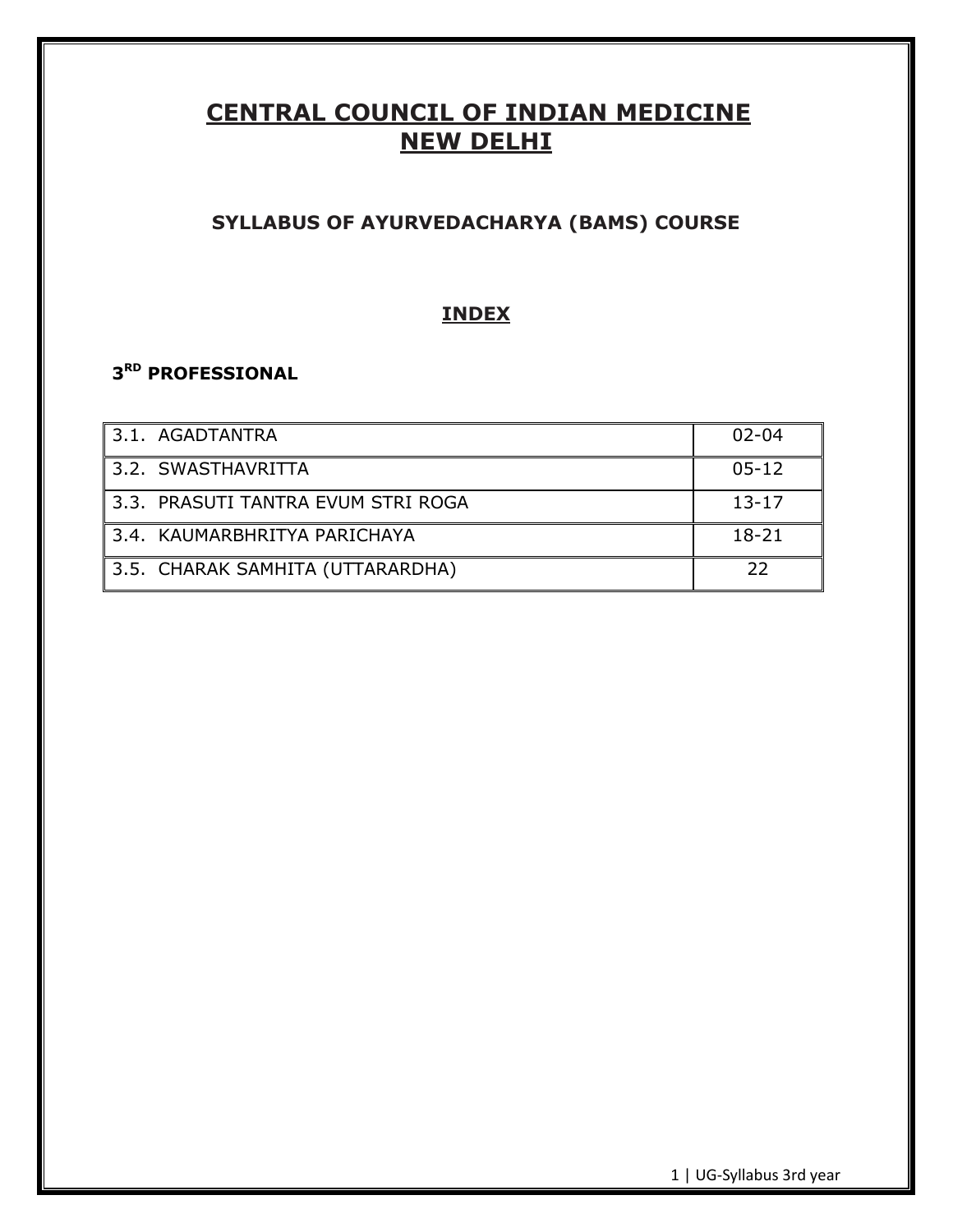# **AGADTANTRA, VYAVAHAR-AYURVED EVUM VIDHIVAIDYAK**

(TOXICOLOGY, FORENSIC MEDICINE AND MEDICAL JURISPRUDENCE)

**Theory One Paper – 100 Marks Practical/Viva voce -50 Marks Theory -200 hrs Practical - 100 hrs** 

**Part- A 50 Marks**

- **1** Derivation, definition of Visha and Agadatantra. Scope of Agadatantra. Visha Utpatti, Visha Prabhava, Visha Pranaharana Kriya, Visha Guna, Visha Gati, Visha Vega Visha Sankata, Shanka Visha.
- **2** Definition of toxicology, Definition of poison, suicidal and homicidal poisons, classification of poisons, their action and route of administration, absorption, excretion, metabolism, diagnosis and general principles of treatment, duties of a medical practitioner in case of suspected poisoning.
- **3** Origin and Classification of Visha:-Its sources, Difference between Visha, Madya and Oja guna, Visha Upadrava and Visha Mukta Lakshana.
- **4** Tests for detection of Visha, and Modern Toxicological Techniques of detection of poisons Visha Data Lakshana, Visha Peeta Lakshana, Signs and symptoms of Visha afflicted organs and personal effects. (Poisoning with Anjana, Lepa paduka, Abharana etc.
- **5** Introduction to Environmental Toxicology- Samuhika Vishaprayoga- effect of chemical and nuclear warfare.
- **6** Vishopakrama described by Charak**,** General principles of Management of poisoning.
- **7** Manifestation of poisoning due to poisons of plant origin their fatal Dose, fatal period, management of poisoning, post mortem appearance and its medico legal importance. Visha and Upavisha- Arka, Snuhi, Langali, Karaveera, Gunja, Ahiphena, Dhattura, Bhallataka, Vatsanabha, Kupeelu, Jayapala, Bhanga & Tobacco, Parthenium hysteriphorus, Chitraka, Eranda, Digitalis and Cerebra Odallam.
- **8** Garavisha, Dooshivisha, Viruddhahara. Food adulteration and poisoning–classification, diagnosis, management and contemporary significance.
- **9** Jangama Visha Detailed study of Sarpa, Keeta, Loota, Vrischika, Mooshika, Alarka Visha; Lakshana, Bheda, Chikitsa and their Sadhyasadhyata (contemporary and classical views).
- **10** Introduction to poisoning due to Acids, Alkalis, metals, Non-metals, Asphyxiants and others, their Fatal Dose, Fatal period, Manifestation, management, medico legal importance and postmortem appearance of poisoning due to:
	- a) Acid and Alkalis– Sulphuric acid, Hydrochloric acid, Nitric acid, Hydrocyanic acid, Oxalic acid, Carbolic acid, Formic acid, alkalis in general.
	- b) Asphyxiants Carbon monoxide, Carbon dioxide, Hydrogen sulphid**e**
	- c) Nonmetallic poisons Phosphorous, Iodine

Metallic poisoning – Arsenic, Mercury, Lead, Copper, Zinc, Tin.

d) Others - Petroleum – Kerosene Organo phosphorus compounds -Aluminum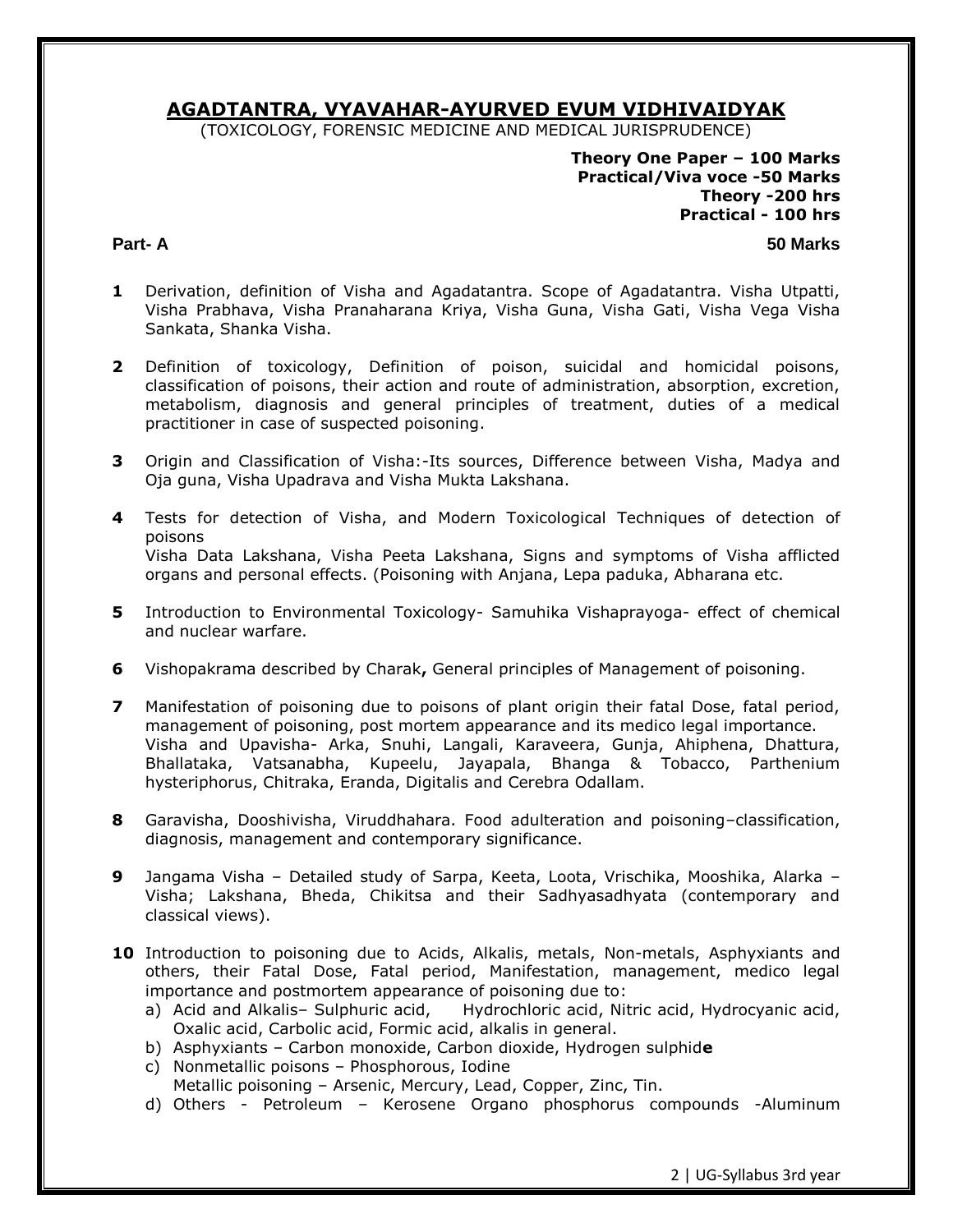phosphate, Organo Chlorinated Compounds, Household poisons.

- **11** Madya and Madatyaya. Alcohol poisoning (Ethanol and Methanol).
- **12** *Introduction to Narcotic drugs and Psychotropic substances Act 1985.*

### **Part –B 50 Marks**

- **1.** Definition of Vyavahara Ayurveda (Forensic medicine) and Vidhivaidyaka (Medical jurisprudence), concise history of Vyavahara Ayurveda (Forensic medicine) and Vidhivaidyaka (Medical jurisprudence). Introduction to Indian Penal Code, Indian Evidence Act and Criminal Procedure Code.
- **2.** Legal Procedures:- Inquest, Evidence, Witness, Courts and their powers.
- **3.** Personal identity and its Medico legal aspects, forensic odontology, Introduction to Forensic Serology and DNA profiling.
- **4.** Death and its Medico Legal Aspects, Medico Legal autopsy and *exhumation.*
- **5.** Injuries and thermal injuries, their medico Legal aspects, general introduction of weapons.
- **6.** Dowry deaths (Domestic Violence), their Medico Legal importance and laws in relation to it.
- **7.** Asphyxial deaths and its Medico Legal importance.
- **8.** Medico Legal importance of Pregnancy, Delivery; Impotence & Sterility, Abortion, Infanticide, battered baby. Virginity, Artificial Insemination, Legitimacy.
- **9.** Sexual offences, and their Medico Legal aspects. Sexual perversions.
- **10.**Introduction to Forensic psychiatry.
- **11.**Introduction to forensic laboratory.
- **12.**Ethics as in classical Texts. Types of Vaidya, Pranabhisara and Rogabhisara Vaidya, Qualities of Vaidya, Responsibilities of Vaidya, Chaturvidha Vaidyavrutti, Duties of Vaidya to his patient, Vaidya Sadvrittam, Apujya Vaidya, Code of conduct.
- **13.**Laws in relation to Medical practitioners: Indian Medicine Central Council Act.
- **14.**Maintenance of medical record.
- **15.**Physician's responsibility in criminal matters, Professional negligence, Civil negligence, Criminal negligence, Medico Legal aspects of Acquired Immune Deficiency Syndrome, Rights of an unborn child, Medical Termination of Pregnancy Act Transplantation of human organs Bill 1994, Pre Natal Diagnostic Testing Act, Malingering of feigned diseases, International Code of Medical Ethics for Doctors. Clinical establishment Act.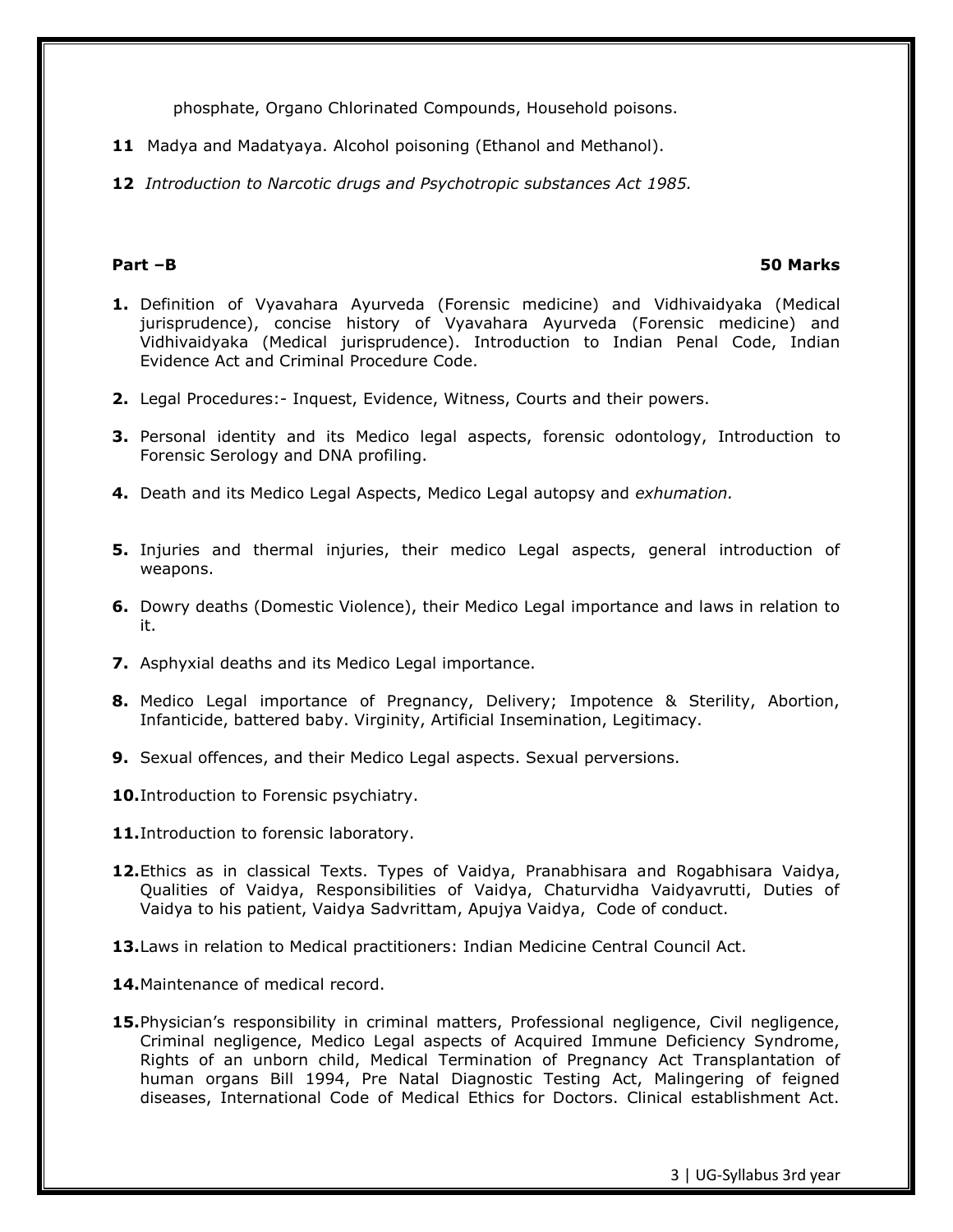Consumer Protection Act 1986.

# **PRACTICAL**

# **Practical Training**

- 1. Post Mortem examination
- 2. Evidence in the court
- 3. Demonstrations in the Forensic & Toxicology museum (Toxic & Anti toxic substances, medico legal specimens & Charts)
- 4. Clinical postings
- 5. Library Hours for compilation

# **Distribution of Practical Marks**

- 1. Post Mortem examination and Court posting Case Record 10 Marks
- 2. Practical/Clinical Record Book 10 Marks
- 3. Identification (spotting) 10 Marks
- 4. Viva voce 20 Marks

### **Reference Books**

- 1. Topics related to Agada Tantra from Charak Samhita, Sushrut Samhita, Ashtanga Hridaya, Ashtanga Samgraha, Kasyapa Samhitha, Yogaratnakara, Bhavaprakasha and Madhava Nidana.
- 2. Vidhivaidyaka (Vyavahar Ayurveda Vijnan) Dr.Charuchandra Pathak
- 3. Medical Jurisprudence and Toxicology Modi
- 
- 
- 
- 7. Agadatantra ki Pathyapustaka **Edited By Dr Huparikar**,
- 
- - (Ayurveda Toxicology English Translation)
- 10. Medical Ethics and Medical Laws in India Dr. H.S. Mehta
- 11. Toxicology Ayurvedic Perspective VPSV Ayurveda college Kottakkal
- 12. Kautilya Arthashastra (English) Prof. Kangle
- 13. Kautilya Arthashastra (Hindi) Dr. Raghunath Singh
- 
- 
- 16. Textbook of Forensic Medicine and Toxicology Dr. V.V.Pillay
- 17. Forensic Medicine **Dr. B. Umadathan**
- 18. Relevant Acts **Govt.** of India
- 19. Relevant topics from Manu Smriti

4. Basavarajeeyam entitled by Vd.Govardhan 5. Agada Tantra Sh. Ramanath Dwivedi 6. Text book of Agada Tantra Edited by Dr Huparikar, Dr.Joglekar

 Dr.Joglekar 8. Agad Tantra Dr. Shekher Namboodri 9. Vishachikitsa Vaidya Balakrishnan Nair, Kerala

14. Vyavahar Ayurveda Dr.Ayodhya Prasad Achal 15. Vyavahar Ayurveda Vigyanam Dr.Indramohan Jha (Sachchan)

> \*\*\*\*\* \*\*\* \*

**Total 50 Marks**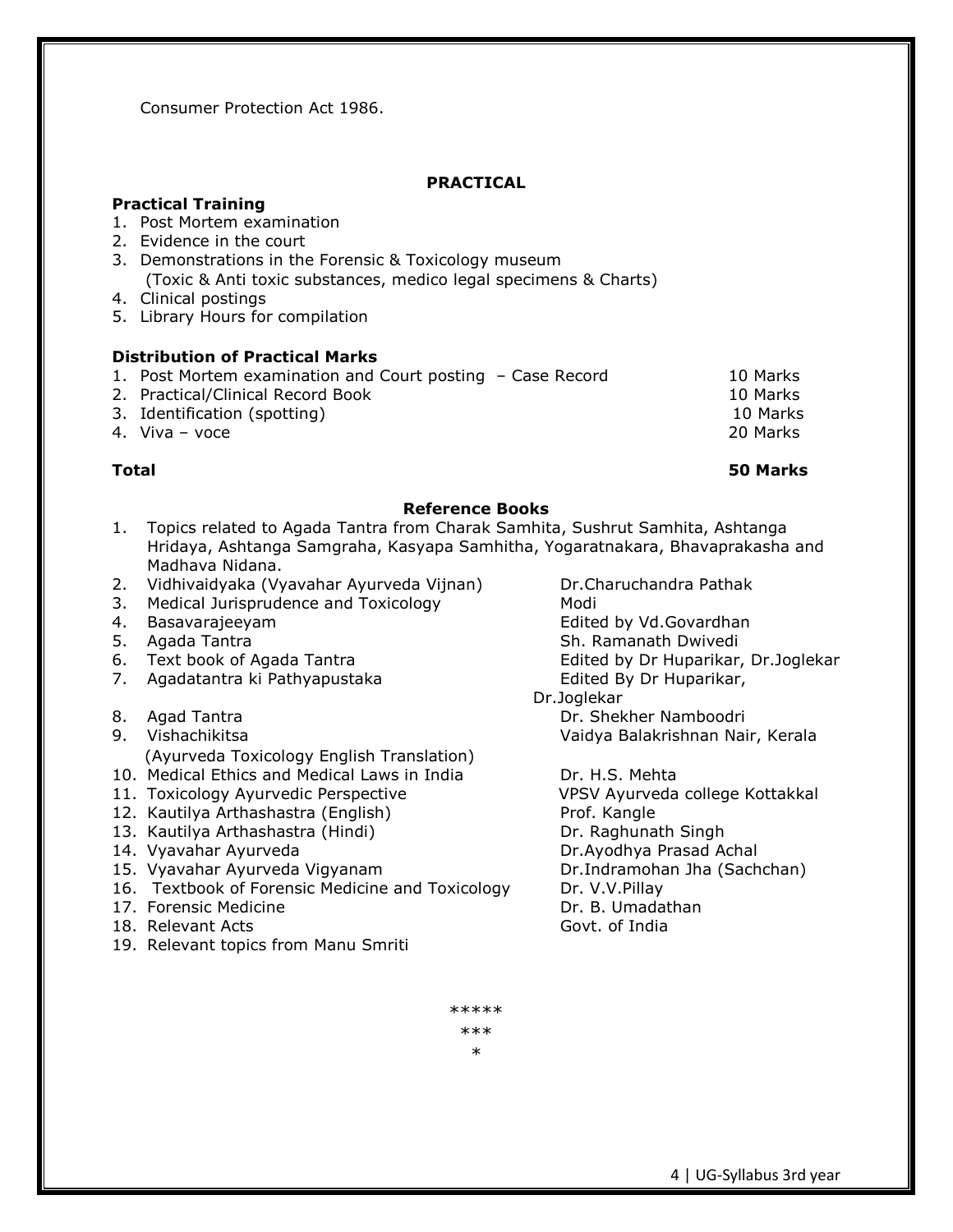# **3.2 SWASTHAVRITTA**

# **Theory- Two papers - 100 marks each Practical / Viva voce -100 marks Lectures –200 Hrs Practicals and demonstration – 100 Hrs**

# **Paper-I**

# **PART A- VAIYAKTIKA SWASTHAVRITTA 50 marks**

# **Introduction**

Definition of swastha & swasthya and swasthavritta. Arogya lakshana, swasthavritta prayojanam, WHO definition of health.

Dimensions of health-Physical, Mental, Social.

Concept of wellbeing- objective, subjective, standard of living, quality of life.

### **Dinacharya**

- 1. Definition of Dinacharya
- 2. Aims and importance of dinachary
- 3. Brahma Muhurta evam Utthana
- 4. Usha Jalapana
- 5. Sharirachinta
- 6. Malatyaga
- 7. Mukha prakshalan
- 8. Dantadhavana and preparation of Ayurvedic tooth powder and paste
- 9. Jihvanirlekhanavidhi
- 10. Anjana
- 11. Pratimarsha Nasya
- 12. Gandusha and Kavala
- 13. Tambulasevana
- 14. Dhoomapana
- 15. Abhyanga
- 16. Udvartana
- 17. Utsadana
- 18. Vyayama
- 19. Chankramana
- 20. Snana
- 21. Anulepana
- 22. Vastra dharana
- 23. Danda dharana
- 24. Padatra dharana
- 25. Chatra dharana
- 26. Ushnisha dharana
- 27. Ratnabharana dharana
- 28. Madhyahna charya
- 29. Cosmetic effect of Dinacharya procedures

# **Rathricharya**

- 1. Sandhya charya
- 2. Rathri bhojana vidhi
- 3. Shayanavidhi according to Bhavamishra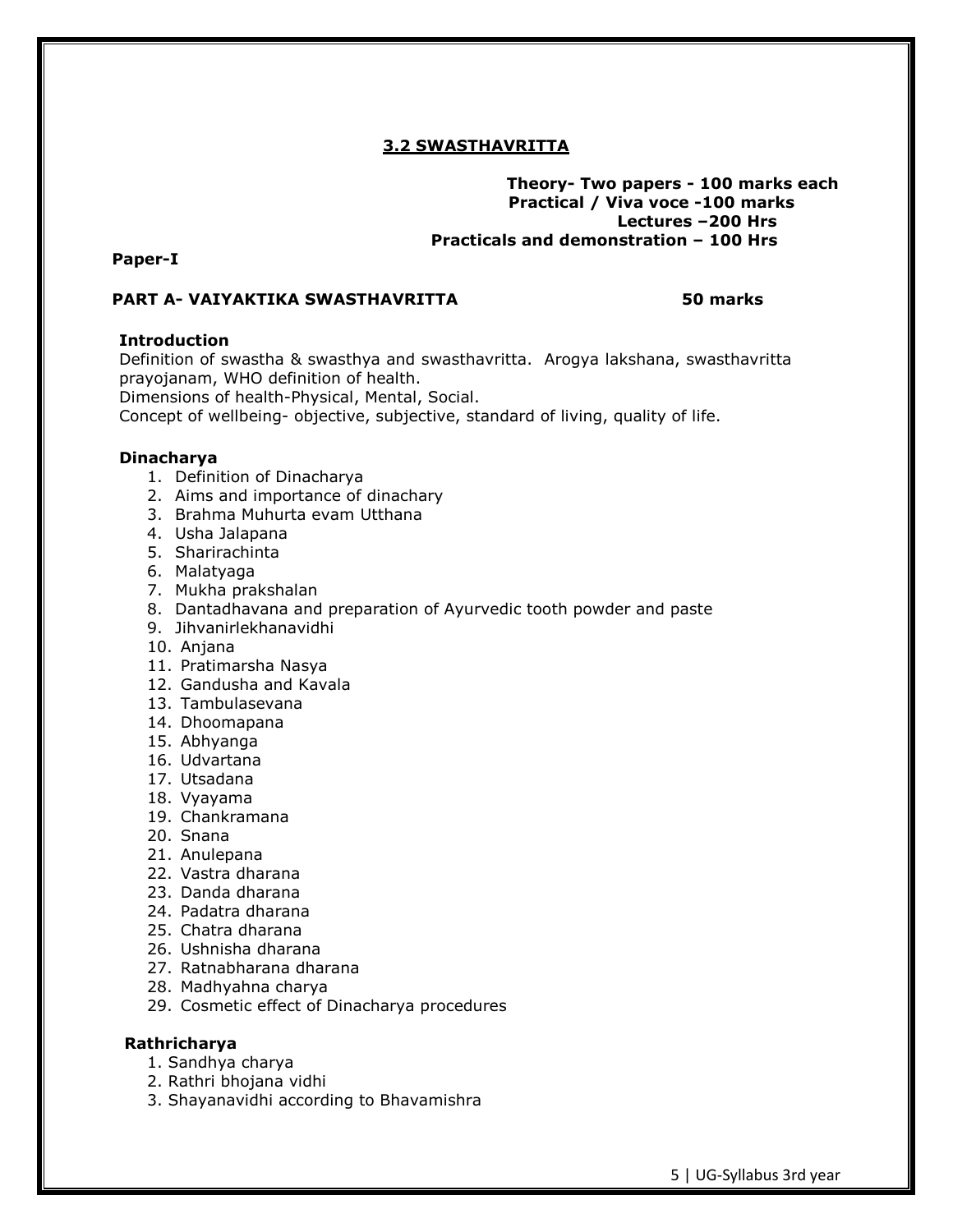### **Ritucharya**

- 1. Importance of ritucharya
- 2. Ritu presentation as per different acharyas
- 3. Adana kala & visarga kala
- 4. Sanchaya-Prakopa-Prashamana of Dosha according to ritu
- 5. Doshashodhana in Ritu Charya
- 6. Relation of Agni bala and Ritu
- 7. Pathya and Apathya Ahara and Vihara in different ritus
- 8. a) Ritusandhi
	- b) Yamadamsthra
	- c) Rituharitaki
	- d) Rituviparyaya

# **Sadvritta**

Description of Sadvritta and Achara Rasayana their role in Prevention and control of diseases.

# **Trayopastambha**

**i)Ahara-** Nirukti, Swarupa, Pramukhatva, Ahara dravya Vargikaranam, Aharavidhividhana, Dwadashashana pravicharana, Ashtaharvidhiviseshayatanani, Pathyahara, Apathyahara, Samashana, Adhyashana, Vishamashana, Ahara dushparinama & tajjanya vyadhaya, Santarpanajanya evam Apatarpanajanya vyadhi, Viruddhahara and its effects, Shadrasabhojanasya mahatwam.

Dietetic standards, Proximate principles of Food, Nutritional requirements, Sources and deficiency diseases of Protein, Carbohydrate, Fat, Vitamins and Minerals.

Concept of balanced diet in Ayurveda, Nitya sevaneeya dravya, Balanced diet for different sections of people in the society, Social aspects of nutrition.

Aharavarga - Dhanya varga(Cereals and millets), Shaka and Harita varga (Leafy and Non leafy vegatables), Kanda varga (roots and tubers), Phala varga (Fruits), Taila varga(Fats and Oils), Ikshu varga & Madhya varga(Alcoholic Beverages), Dugdha varga (Milk and Milk products), Masala and vyanjana dravyas (Spices & Condiments), Kritanna varga(Prepared Food), Mamsa varga (Meat types).

# Food hygiene

Milk hygiene-Milk composition, Source of infection (for Milk), Milk borne diseases, Clean and Safe milk, Pasteurization of milk.

Meat hygiene-Meat inspection, Slaughter house, Freshness of fish and egg. Fruits and Vegetables hygiene

Sanitation of eating places, Preservation of food, Food handlers, Food borne diseases, Food fortification, and Food adulteration, Food toxicants, Properties of Vegetarian and Non- vegetarian diet, Effects of spices and condiments

Consumption of Alcohol and its effects on personal and social health. Effects of pathya-apathya in life style disorders-Diabetes, Hypertension, Obesity and Coronary heart Disease.

**ii) Nidra-** Nirukti and Utpatti, Types , Nidra – Swasthya sambandha, Properties of Yukta Nidra, Effects of Ratri Jagarana, Diwaswapna, Anidra, Atinidra, Ahara and Vihara causing disturbed sleep , Ahara and Vihara Causing sound sleep.

Duration of sleep according to age, Sleep in healthy and diseased persons.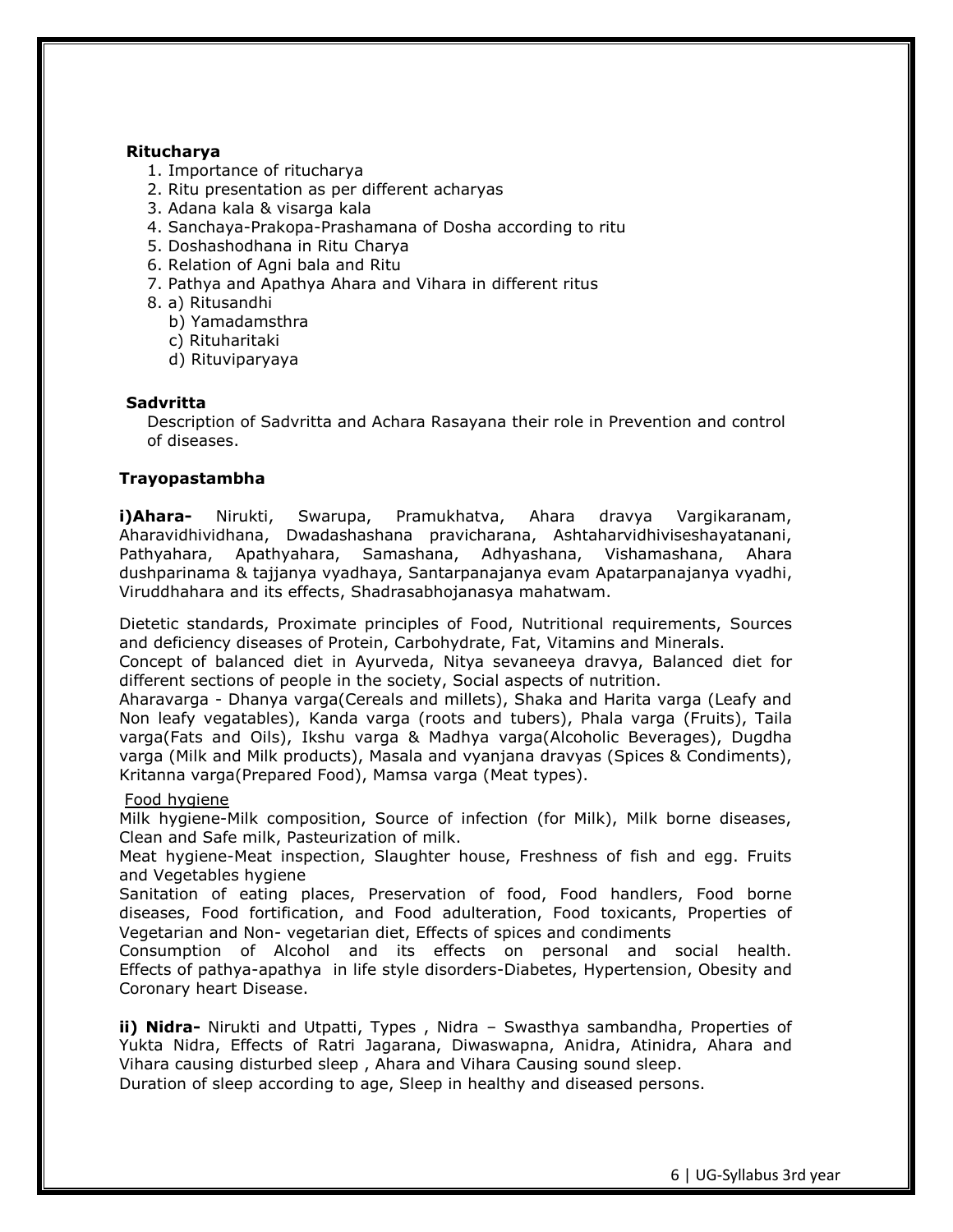**iii) Brahmacharya –** Brahmacharya and Abrahmacharya, Importance of Bharmacharya and Abrahmacharya, Vyavaya sambandhi niyama, Effects of Ativyavaya. Methods of Virya Raksha, Surataspriha(Libido) through Vajikarana, Viryanasa phala.

**Roganutpadaniya-** Concept of Vega- Adharaniya Vega and Dharaneeya Vega, Diseases due to vegadharana and their chikitsa, sharir shodhan.

**Rasayana for Swastha-**Nirukti, paribhasha(definition ), classification and examples

**Ashta nindita purusha**

**Menstrual hygiene**

# **Part B (YOGA AND NISARGOPACHARA) 50 marks**

### **YOGA**

### **Introduction**

Yoga shabda utpatti, definitions, Different schools of Yoga – Rajayoga, Hathayoga, Mantrayoga, Layayoga, Jnanayoga, Karmayoga, Bhaktiyoga. Yoga prayojana Ayurveda yoga sambandha, swasthya rakshane yogasya mahatvam Yogabhyasa pratibhandhaka & siddhikara bhavas as per Hathayoga. Mitahara and Pathyapathyani during Yogabhyasa.

#### **Panchakosha Theory**

#### **Astanga yoga**

Yama, Niyama Asana and its importance Standing Postures Ardhakatichakrasana, Padahastasana, Ardhachakrasana, Trikonasana. Sitting postures Swasthika, Gomukhasana, Padmasana, Vajrasana, Bhadrasana, Shashankasana, Ushtrasana, Pashchimottanasana, Suptavajrasana, ardhamatsyendrasana, Siddhasana. Supine Postures Pavanamuktasana, Sarvangasana, Matsyasana, Halasana, Chakrasana, Shavasana,Setubandhasana. Prone postures Bhujangasana, Shalbhasana, Dhanurasana, Makarasana. Suryanamaskara – procedure and benefits.

#### **Pranayama**

Benefits of pranayama, time of practice, avara-pravara-madhyama lakshana, yuktaayukta lakshana Nadishudhi Pranayama . Kumbhakabheda – suryabhedana, ujjayi, sheetali, Sitkari, Bhastrika, Bhramari Murcha, Plavini. Nadishudhilakshana

#### **Shatkarma**

7 | UG-Syllabus 3rd year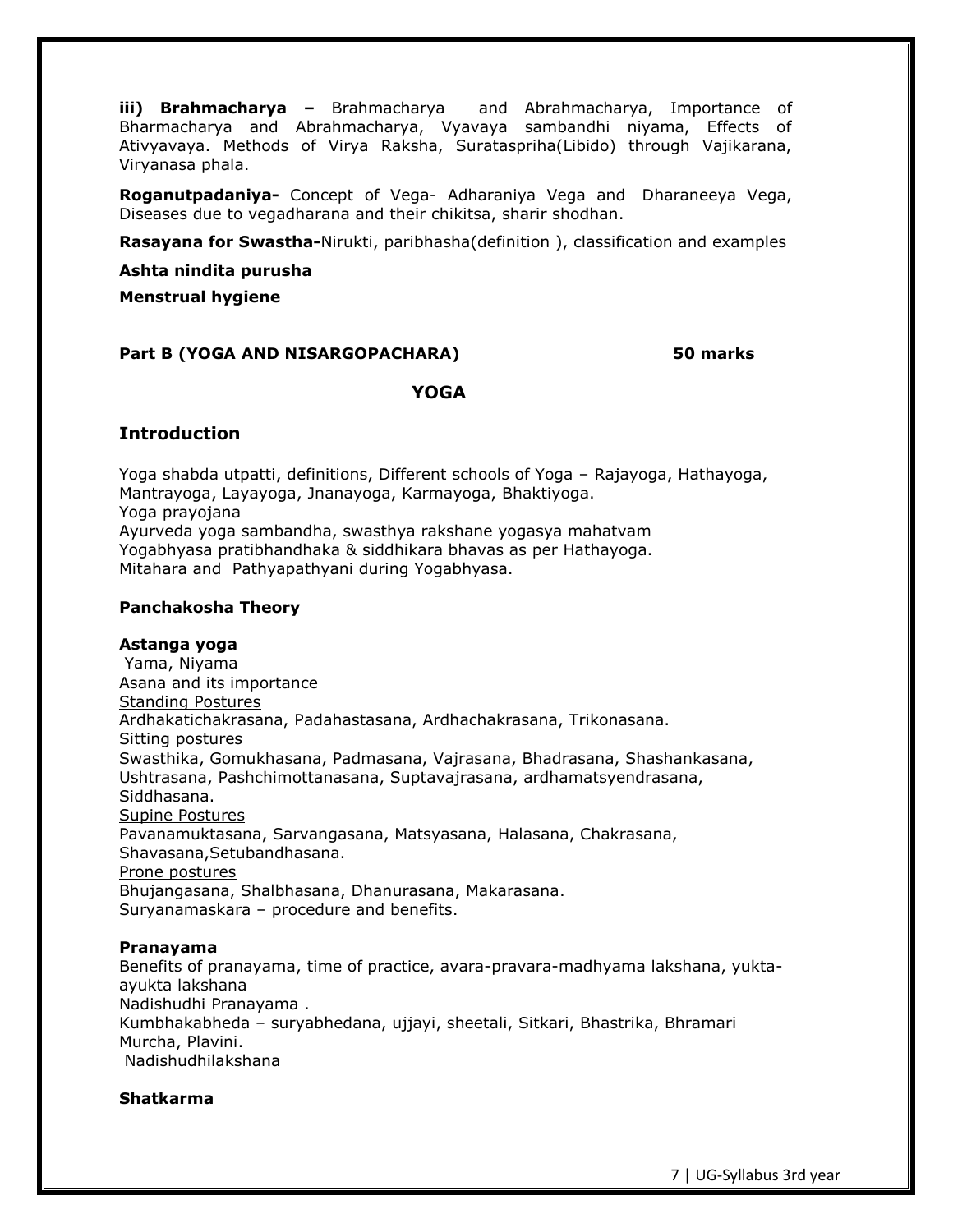Dhauti, Basti, Neti, Trataka, Nauli, Kapalabhati

### **Bandhas and Mudras**

**Shad chakras, Ida-pingala-sushumna nadis.**

### **Pratyahara, Dharana, Dhyana, Samadhi**

#### **Description of Yoga in Ayurveda**

Moksha and Muktatma lakshana and upaya, Naishthiki chikitsa, Satyabuddhi, Tatvasmriti, Ashta Aishwarya, Ashta siddhis.

# **NISARGOPACHARA (Prakritika chikitsa)**

Definition, history, aims and objectives

Theories as per Western school of Naturopathy

Indian school – Panchabhutopasana

Relation of Ayurveda and Naturopathy

Importance of Naturopathy in present era.

**Jalachikitsa(hydrotherapy)** – Hot water treatment, Cold water treatment, foot and arm bath, Spinal bath, hip bath, abdominal wet pack, Steam bath, enema and whirl pool bath.

# **Mrittika chikitsa (Mud therapy)**

Types of soil, doctrine of mud selection, mud bath.

**Suryakirana sevana (sun bath - heliotherapy)**

**Mardana (Massage)** – different methods and effects.

**Diet types** – Soothing, Elimininative, Constructive, Positive and negative diet, Acidic and alkaline diet

**Upavasa chikitsa(Fasting therapy)** – Importance, types, therapeutic effects of fasting.

**Visrama chikitsa upayoga**

# **PAPER II – SAMAJIKA SWASTHAVRITTA**

# **Part A 50 marks**

# **Janapadodhwamsa**

Causes, Manifestations and control measures, importance of Panchakarma and Rasayana.

# **Vayu (Air)**

Vayu guna according to sushruta samhita, Properties of Vayu as per different directions, Vayu shudhi prakara – Ayurvedic aspect.

Composition of air.

Air of occupied room- Thermal discomfort and comfort zone, indices of thermal comfort. Air pollution – health and social aspects, Prevention and control of air pollution ,Global warming.

Ventilation and its types.

Mountain air & High altitude – Health problems

# **Jala (Ayurvedic and modern aspects)**

Importance of water , safe and wholesome water, water requirements, properties, types and sources of water,water pollution and health hazards, Methods of water purification.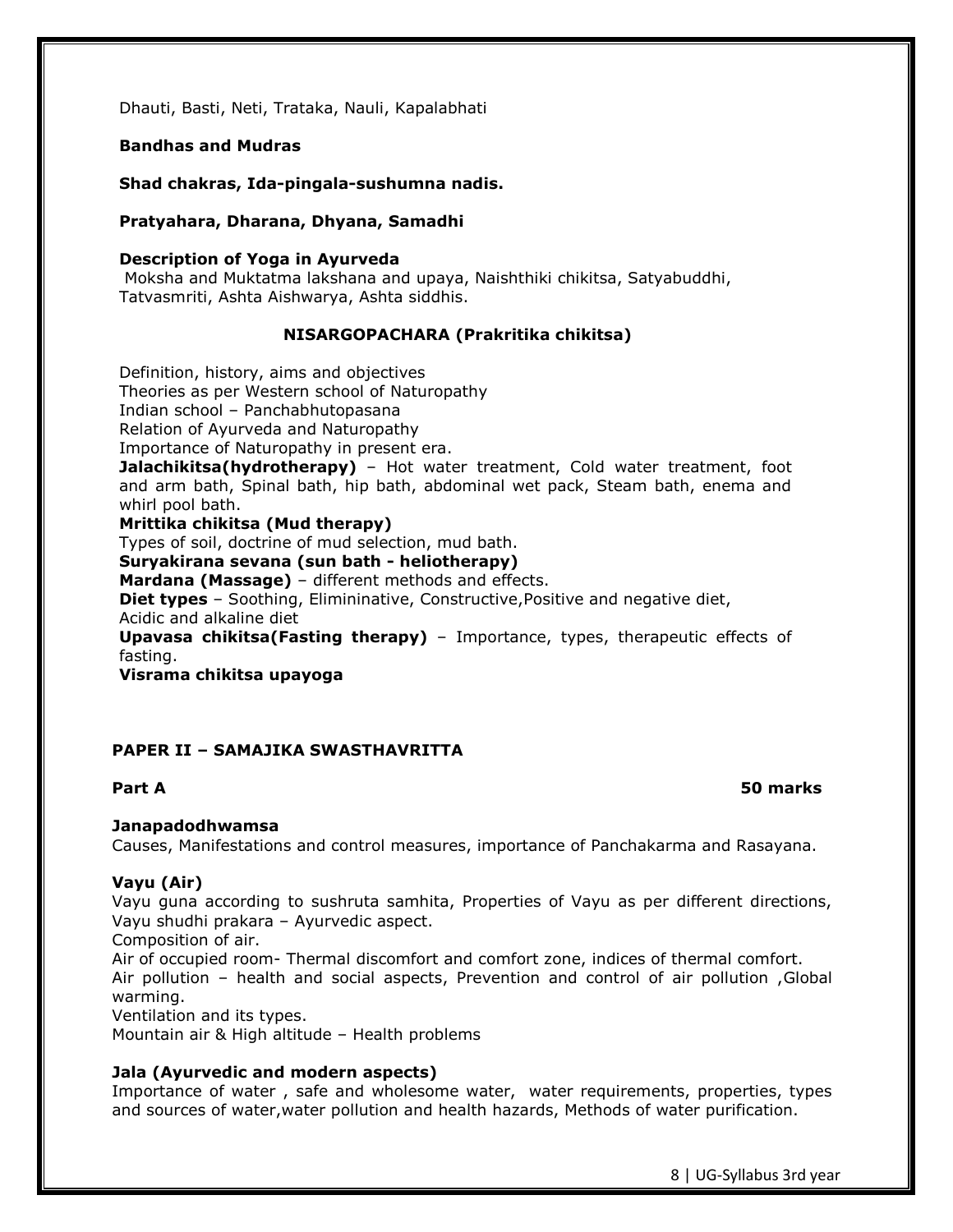Hardness of Water. Examination,Tests and analysis of water. Rain water harvesting and water recycling

### **Bhumi and nivasa sthana(Land and housing)**

Types of soil,soil & health, Land pollution, Bhumi shodhana, Nivasa yogya bhoomi, Social goals of housing, Housing standards, Mahanasa (Kitchen) standards, Rural housing, Housing and health, Overcrowding.

# **Prakasha(lighting)**

Requirement of good lighting,natural lighting, artificial lighting, biological effects of lighting.

#### **Dhwani pradooshana(Noise pollution)** -Noise, Sources, effects,& control **Vikirana(Radiation)-** sources, effects and control

#### **Apadravya Nirmulana (Disposal of solid waste)**

Different types of solid waste Storage and collection of refuse Methods of disposal of solid waste (Rural & urban) Bio-medical waste management

### **Malanishkasana Vyavastha (Excreta Disposal)**

Methods for Unsewered area and Sewered area Latrines for camps, fairs and festivals

**Disposal of dead body** – Burial, Burning, Electric cremation.

# **Meteorology (Ritu evam Vatavarana jnanam)**

Definition of weather and climate,factors influencing weather and climate.

#### **Disaster management**

Definition, natural and man-made disasters,epidemiologic surveillance and disease control. **Occupational Health**

Occupational Hazards, Occupational Diseases, Prevention of Occupational Diseases, Health & precautionary measures, ESI Act, Indian factories Act.

Offensive Trades- Effects on health and precautionary measures .

#### **School health services**

Health problems of school children, aspects of school health service, duties of school medical officers, Maintenance of healthy environment

#### **Epidemiology**

Concept of Epidemiology, Dynamics of disease transmission, concept of diseases, concept of causation, Epidemiological triad, natural history of disease, concept of control, concept of prevention, Risks factor, modes of intervention, incidence and prevalence. Susceptible host, host defenses, Immunizing Agents, Disease prevention and control,investigation of epidemic.

Disinfection – definition, types.

Ayurvedic concept of Vyadhikshamatva and sankramaka rogas.

#### Epidemiology of communicable Diseases

Chicken Pox, Measles, Diphtheria, Pertussis, Mumps, Tuberculosis, SARS, Influenza, Pneumonia, Cholera, Polio, Viral Hepatitis , Typhoid, Leptospirosis, Dengue Fever, Chikungunia, Malaria, Filariasis , Leprosy, Rabies , Tetanus, Emerging and re-emerging diseases

Kuprasangaja vyadhi (STDs)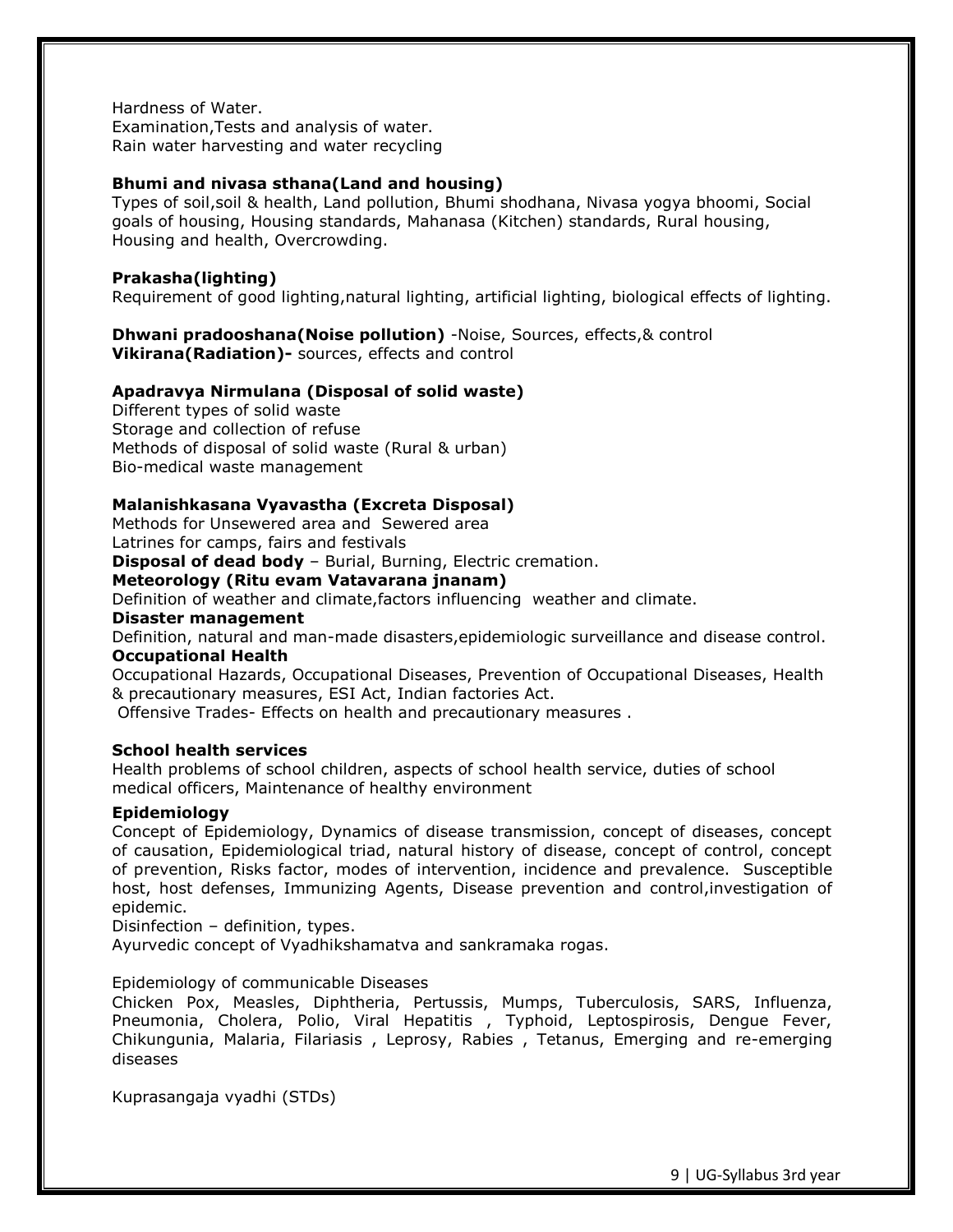AIDS, Syphilis, Gonorrhoea, Chanchroid

#### **Non-communicable disease epidemiology**

Diabetes, Obesity, Hypertension, Coronary Heart Diseases, Rheumatic Heart Disease, Cancer

### **Chikitsalaya Bhavana (Hospital Building)**

### **Part B 50marks**

Prathamika swasthya samrakshana(Primary Health Care) Definition, principle, elements,levels of health care. Structure at village, sub centre, PHC,CHC, Rural hospital levels. Health insurance, Private agencies, Voluntary health agencies, NGOs and AYUSH sector. Role of Ayurveda in Primary Health Care.

**Parivara kalyana Yojana (Family welfare Programmes)–** Demography, demographic cycle, life expectancy. Family planning, methods of family planning.

#### **Matru sishu kalyana Yojana – MCH programme** Ante natal, intra natal, post natal, neo natal care. Child health problems and indicators of MCH care.

**Preventive geriatrics-**Problems of elderly,prevention and control measures.

### **World Health Organisation**-Objectives,structure and functions. **International health agencies-**United Nations agencies,Health work of bilateral agencies.

# **Alma Ata declaration National Health Policy**

**Health statistics-** Definition, Sources, uses Data collection, Classification, Presentation. Vital statistics-Morbidity rates,Mortality rates ,Fertility rates. Health survey

**Swasthya prashasana(Health Administration)** – Health administration at Central including AYUSH, state, district, village levels.

#### **National health programmes**

Tuberculosis(RNTCP), Leprosy(NLEP), AIDS (NACP), Blindness (NPCB), Polio(PPI),Diabetes (NDCP), Cancer (NCCP) , Guinea worm, Vector born disease control programme, NRHM, all the upcoming national health programmes, RCH programme, Universal Immunization Programme.

**National Nutritional Programmes** - IDD, Vitamin A prophylaxis, Mid day meal, anemia control programmes.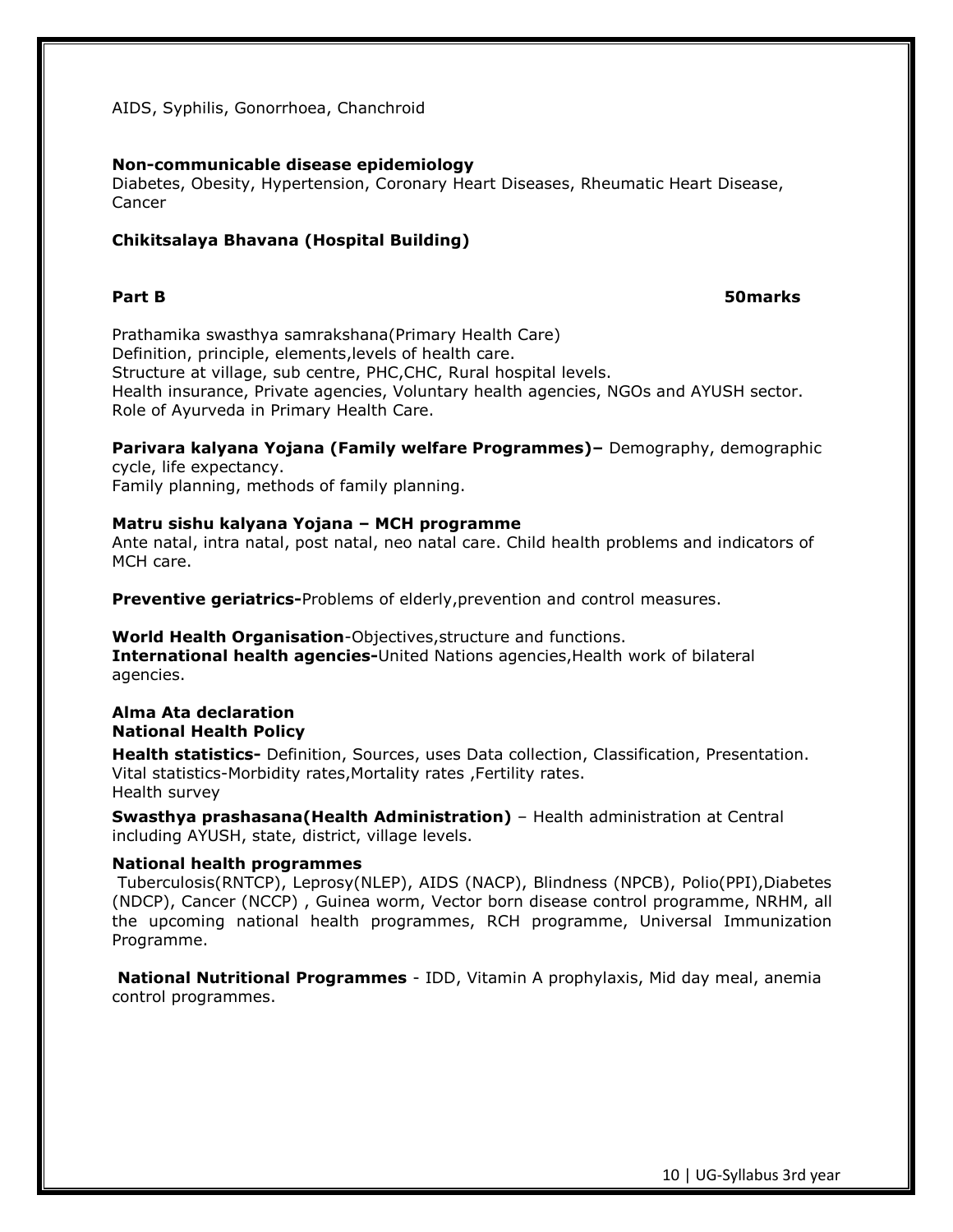# **PRACTICALS**

**Demonstration of Dinacharya procedures**- anjana, nasya, kavala, gandoosha dhoomapana, abhyanga, udvarttana.

Parichaya of aharadravya, immunization agents, disinfectants and family planning devices

Practical demonstrations of Asanas mentioned in the syllabus Pranayama (Suryabhedana, Ujjayi, Shitali, Sitkari, Bhastrika, Bhramari and Nadishuddhi) and Shad karmas(Jala dhauti, Jalaneti, Sutraneti, Trataka, Kapalabhati).

Preparing and delivering of a health educational talk on health related issues. A short compilation on any topic on environmental health.

### **Educational Visits**

Observe the functioning of the Milk Dairy,Water purification unit, Sewage treatment unit,MCH/Family welfare centre,Leprosy hospital and industraial unit.

Visit to Primary Health Centre for knowledge of actual implementation of National health programmes including knowledge of rural health.

Visit of rural Ayurvedic dispensary.

Visit to naturopathy centre to observe naturopathic treatment modalities.

**Health survey-** Minimum 5 families of rural and urban areas.

There should be 3 case sheets for Yoga Naturopathy & pathya apathya together and 3 case sheets for communicable diseases.

Proformas for Case sheets/practical records/survey/Dinacharya projects etc should be prepared by the respective universities.

### **Practical and Viva Voce examination**

| Marks distribution              | 100 marks |
|---------------------------------|-----------|
| 1. Vaiyaktika Swasthavritta     | 20        |
| 2. Samajik swasthavritta        | 20        |
| <b>3.</b> Demonstration of Yoga | 10        |
| 4. Naturopathy                  | 10        |
| 5. Journal and compilation work | 10        |
| 6. Viva voce                    | 30        |

#### **Reference Books:**

Relevant portions of Charaka, Sushruta, Vagbhata, Sarngadhara, Bhavaprakasha, Yogaratnakara, Madhavanidana and Bhelasamhita.

| Swasthavritta Samucchaya | - Pandit Rajeshwar dutt Shastri |
|--------------------------|---------------------------------|
| Swasthya Vigyan          | - Dr. Bhaskar Govind Ghanekar   |
| Swasthya Vigyan          | - Dr. Mukund swarup Varma       |
| Swasthavritta            | - Vaidya Sakad                  |
| Swasthavritta            | - Dr. Ranade and Dr. Firke      |

11 | UG-Syllabus 3rd year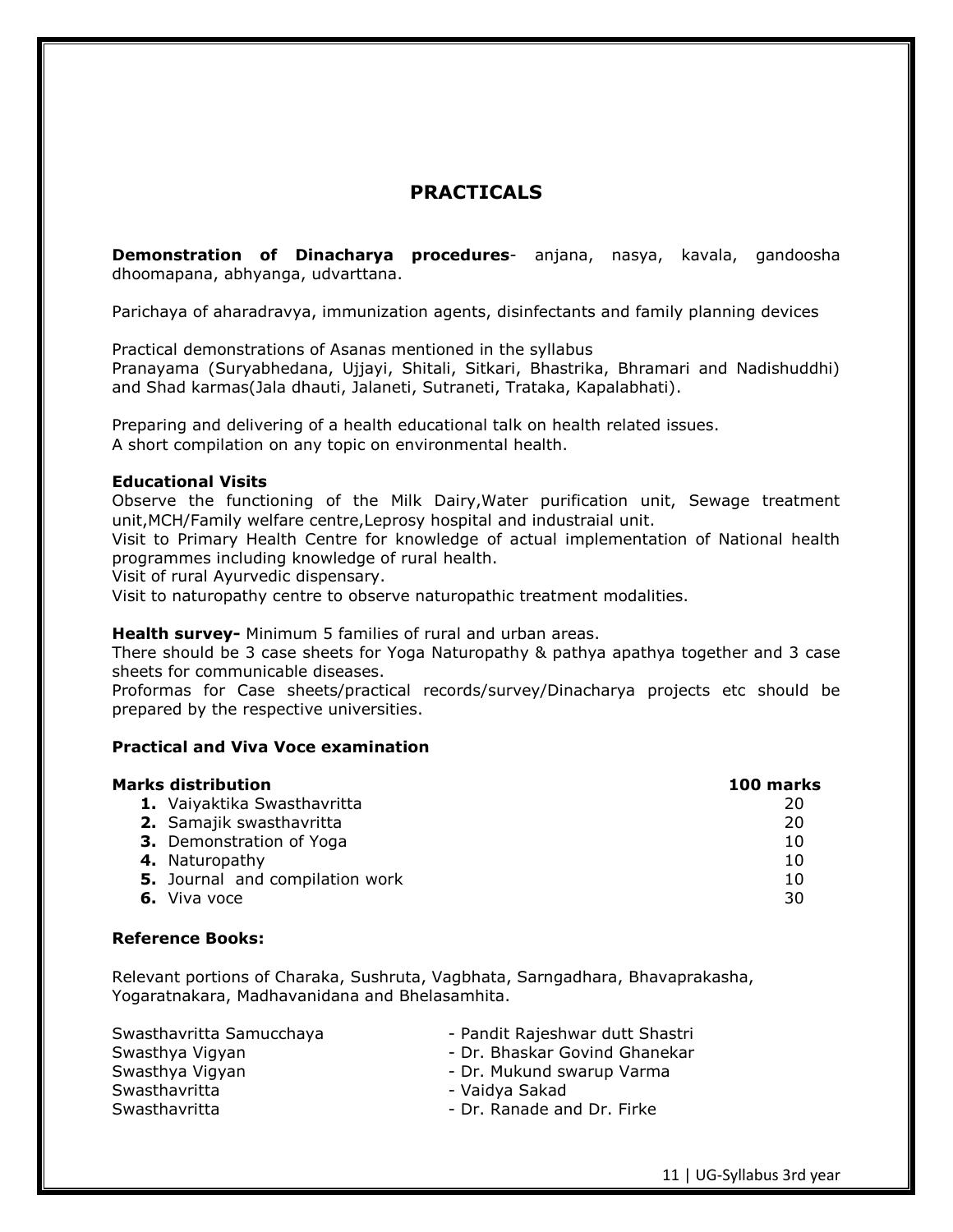Ayurveda Hitopadesh - Vaidya Ranjit Rai Desai Yoga and Ayurved **Constant Constructs** - Acharya Rajkumar Jain Swasthavritta vigyan - Dr. Ramharsha Singh Swasthavrittam - Dr.Brahmanand Tripathi Swasthavrittam - Dr. Shivkumar Gaud Ayurvediya Swasthavritta - Vaidya Jalukar Shastri Patanjala yogasutra - Patanjali Maharshi Hathayogapradipika - Swatmaram Yogendra Gheranda samhita - Gherand Muni Yoga Paddhati - Bharatiya Prakritik Chikitsa Parishad Yogik Chikitsa - Shri. Kedar Nath Gupta Sachitra Yogasan darshika - Dr. Indramohan Jha Yoga deepika - Shri. B.K.S. Iyengar Light on Yoga - Shri. B.K.S. Iyengar Light on Pranayama - The Shri. B.K.S. Iyengar Yoga and yoga chikitsa - Dr. Ramharsha Singh Foundations of Contemporary Yoga - Dr. Ramharsha Singh Yoga Sidhant evam Sadhana - Harikrishna Shastri datar Prakritik chikitsa Vidhi - Sharan Prasad Prakritik chikitsa vigyan - Verma Preventive and Social Medicine - T. Park Preventive and Social Medicine **- Baride and kulkarni** Janasankhya Shiksha Sidhanta - Dr. Nirmal Sahani Evam upadesya Health Administration in India - S.C.Seel Health and family welfare **- T.L.Devaraj** Positive Health - L.P. Gupta Biogenic Secrets of food in Ayurveda - L.P. Gupta Smriti granthon mein nihit - Dr. Smt. Nigam Sharma Swasthaprakara samagri Dr. Reddy's comprehensive guide - Dr.P. sudhakar Reddy to Swasthavritta Nutritive value of Indian foods The Mutritive value of Indian foods Yoga and Nisargopachar - Vd. Prama Joshi Prachin Vangmay mein prakritic chikitsa - swami Anant Bharati, CCRYN Swasthavritta - Vd Yashwant Patil and Vd. Vhawal Food and nutrition **Food and nutrition Food and nutrition** Organology and sensology in yoga -Prashant S Iyengar Yoga-A game for Women -Geeta S Iyengar

Yoga-A game for Women(hindi translation)-Madhu Pandey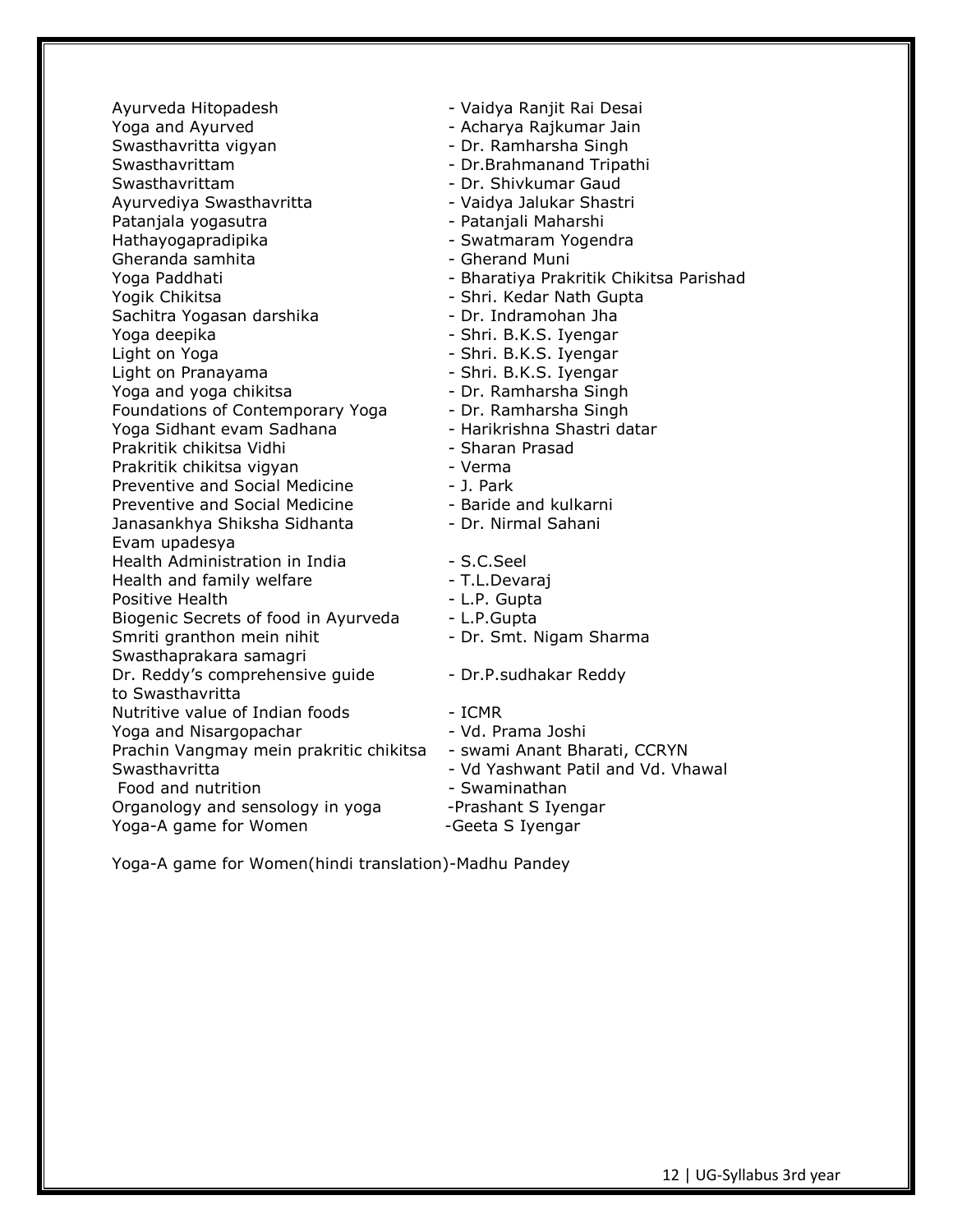# **3.3 PRASUTI TANTRA & STRIROGA**

 **Marks 200 (100marks each paper) Practical-100 marks HOURS Theory-200 Hrs Practical-100 Hrs**

# **PAPER-1 PRASUTI TANTRA**

# **PART-A**

### **INTRODUCTION TO SUBJECT**

#### **STRI SHARIRAVIJNAN**

Etymological origin of the word Stri. Artava vaha and Stanyavaha strotamsi. Tryavarta yoni Stri Vishishta,Peshi Marmani.

Anatomy of female reproductive system.(External and internal genital organs) Soft & Bony Pelvis and its obstetrical importance.

DESIRABLE (non detail)

Vayobhedena Stri sangnya

#### **RAJO VIGYANA**

Description of Raja, Artava and Prathama Rajo Darshana, Rajasvala Charya. Ritumati Lakshana, Ritumaticharya, Ritukala

Menarche, Menstrual cycle and their regulation by endocrine glands,

Ovulation –Importance in conception

DESIRABLE (non detail)

Concept of Stri Sukra

#### **GARBHA VIGYANA**

a) Garbhasya paribhasha, Garbhadhanavidhi, Garbhavakranti, Garbha Sambhava samagri, Garbhakara bhava, Panchabhautikatwa of Garbha, Masanumasika Vridhi of Garbha, Garbha Poshana , Garbhasayasthe Garbhasthiti

Foetal attitude, lie, position, presentation

b) Apara, GarbhaNabhinadi, Jarayu, Ulba

Formation, Development, Function of Placenta, Umbilical cord, Amniotic fluid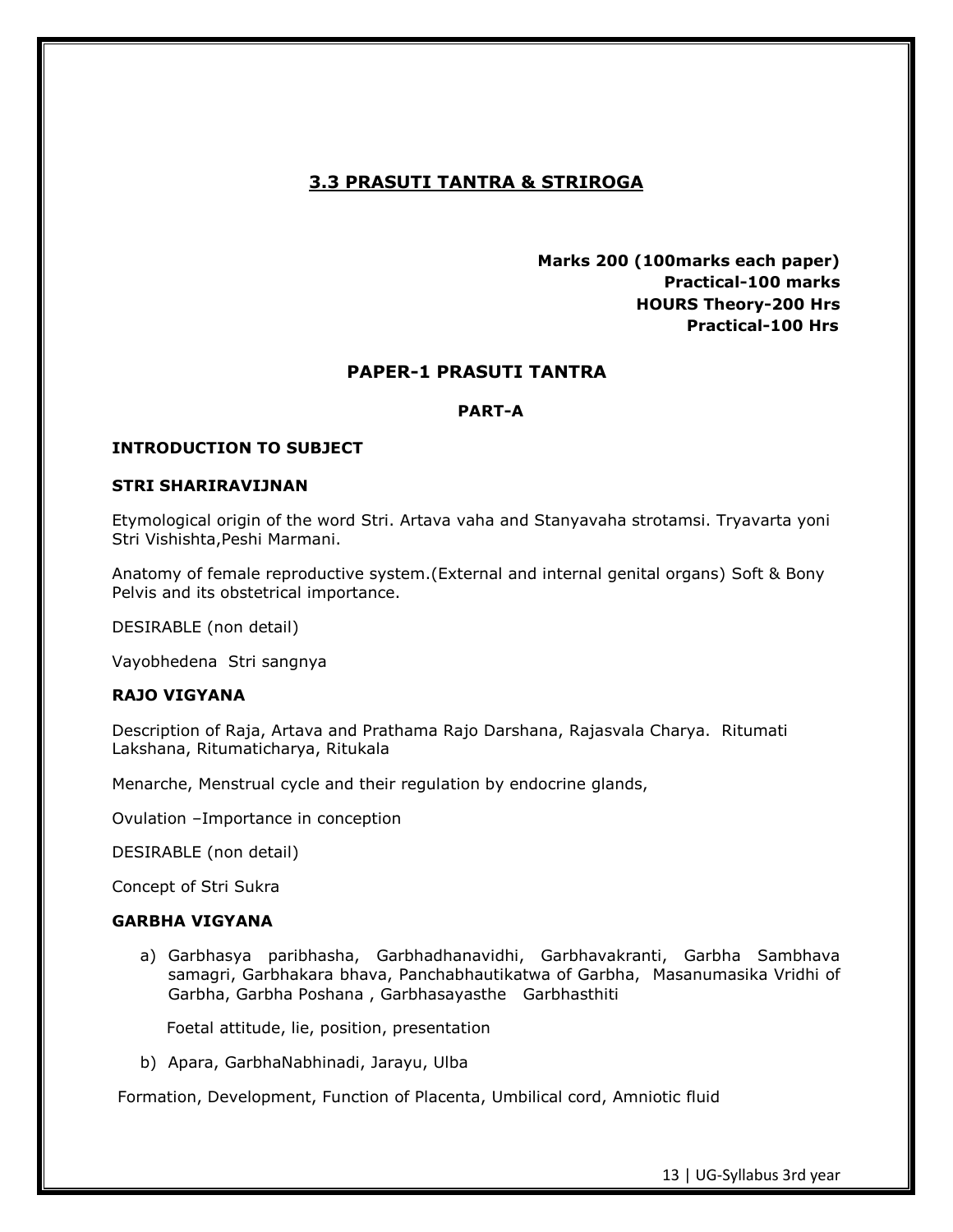Foetal membranes -Abnormalities of Placenta

DESIRABLE (non detail)

Garbhalingotpatti, Garbhasya Avayavotpatti, Garbha Varnotpatti, Garbha Vikriti

# **GARBHINI VIGYANA**

- a) Lakshana of Sadhyograhita Garbha, Lakshana of Vyakta Garbha, Pumsavana vidhi Diagnosis of Pregnancy
- b) Garbhini vyavastha: Garbhini Paricharya, Garbha Upaghatakara Bhava, Dauhrida Ante Natal care-Examination, Investigation and Management
- c) Garbha Vyapada: Nidana, Samprapthy and Chikitsa Garbhasrava and Garbhapata-

Garbha shosha-Upavishtaka, Nagodara, Upashushka, Leena garbha,

Antarmrita garbha, Raktagulma, Bahugarbhatha

d) Abortions, Rh-incompatability-

Causes, clinical features, complications and management.

Gestational trophablastic neoplasias, Ectopic pregnancy, IUGR, Intrauterine foetal death, Multiple pregnancy

# **GARBHINI VYAPAD**

- a) Hrillasa, Chardi, Aruchi,Atisara, Vibandha, Arsa, Udavarta, Sotha, Parikarthika, Vaivarnya, Kandu, Kikkisa, Pandu, and Kamala, makkala
- b) Common ailments of Pregnancy-High Risk Pregnancy, Emesis gravid arum, Gestational Anemia, Gestational Hypertension, Gestational Diabetes, Toxemias of Pregnancy, Jaundice, AIDS,

Ante Partum Hemorrhage causes, clinical features complications and Management

# **PART B**

# **PRASAVA VIGYANA**

- a) Prasava Paribhasha,Prasavahetu,Prasavkaala, Sutikagaranirmana, Sangrahaniya Dravyani, Sutikagara praveshavidhi.
- b) Prasavavastha; Prajayani/ Upasthita Prasava/ Asannaprasava lakshana, Aavi. Prasavaparicharya, Jatamatraparicharya
- c) Normal Labour:-Definition of Labour, Physiology & Mechanism of Labour, Monitoring of Labour and management, Pictogram, Episiotomy, care and resuscitation of newborn.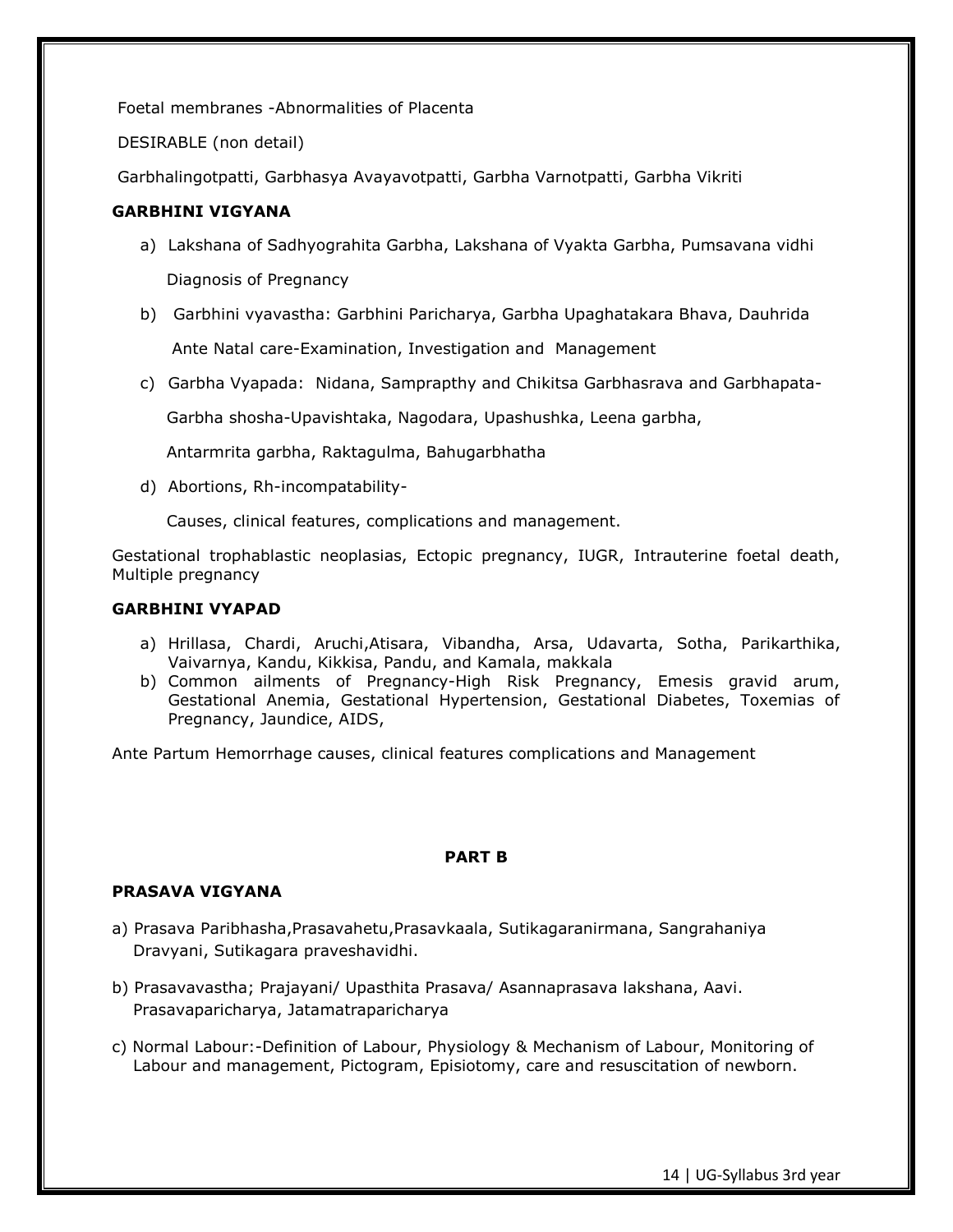### **PRASAVA VYAPAD**

- a) Garbhasanga, Yonisamvarana, Aparasanga, Mudagarbha-defenition, Nidana, Types & Management
- b) Induction and augmentation of labour,Cervical dystocia,Cephalopelvic disproportion, Prolonged labour, Preterm labour, Post term labour, foetal distress, Assisted Labour, Caesarian
- c) Retention of Placenta, PPH causes, clinical features and management, Genital tract Injuries during labour

DESIRABLE (non detail)

Uterine Inversion, Amniotic Fluid Embolism, Garbhasthithi parivarthan(Version), Forceps Delivery, Ventouse Delivery.

### **SUTIKA VIGYANA**

a) Sutika Paribhasha, Sutika Kaal, Sutika paricharya. Changes during sootika avastha(Sareerika&Manasika)

Normal and abnormal Puerperium and its Management

- b) Sutika Roga Number of Sutika Roga, Sutika Jwara, Shotha and Makkala.
- c) Stanyavijnan- Sthanyadushti, Sthanyakshaya,Sthanyavridhi -their causes, clinical features and treatment
- d) Emergency care in obstetrics

DESIRABLE(non detail)Stana stanya –Pareeksha,Stanya sampat.

# **PART-2 STRI ROGA**

#### **PART-A**

#### **ARTAVA VYAPAD**

- a) Artava-kshaya vridhi, Ashtartavadushti lakshana chikitsa Asrigdara lakshana samprapti Chikitsa
- b) Menstrual disorders-Amenorrhoea, hypomenorrhoea, Oligomenorrhoea, Dysmenorrhoea, Abnormal uterine Bleeding

# **YONI VYAPAD**

Sankhya, Nidana, Lakshana, Upadrava evam Chikitsa

Endometriosis, Fibroid uterus, Genital Prolapses, Retroverted Uterus, Pelvic infections, Cervical erosion, Pelvic Inflammatory Diseases

#### **VANDHYATWA** – Prakar, Nidana, Chikitsa

Infertility – Causes, Types, Investigations and Management.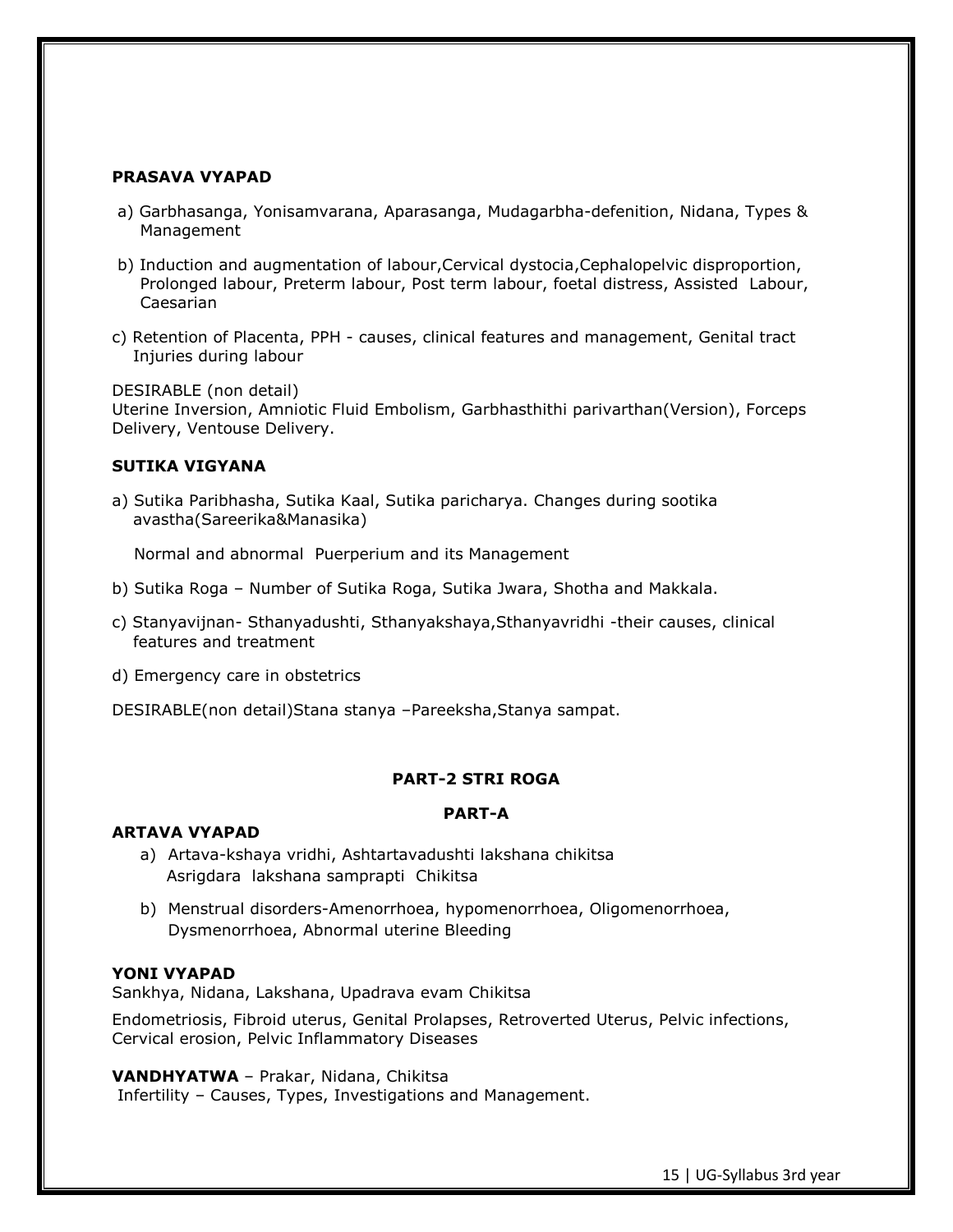Yoni Kanda, Yoni Arsa, Granthi, Arbud,

Pelvic Infections including Sexually Transmitted Infections, HIV, AIDS, Preventive measures.

MENOPAUSE-changes during menopause ,menopause syndrome, management.

DESIRABLE (non detail) Congenital malformations of female genital tract. Sukra vijnan –kshaya,vridhi, dushti hetu lakshana and chikitsa Benign and Malignant tumours of Genital Tract

### **PART-B**

### **STANA ROGA**

- a) Stanakeela- nidana lakshana chikitsa, Stanagranthi, Stanavidradhi, Stanashoph Mastitis, Breast abscess, Galactocele -Etiopathology, clinicalfeatures, diagnosis, prognosis and complications
- b) Sthanik Chikitsa

Snehana, Swedana, Uttarabasti, Pichu, Varti, Lepana, Dhupana, Dhavana, Dahana, Ksharakarma -. Practical knowledge of all these procedures along with indications, complications and management.

#### **Shastra Karma**

Surgical procedures their Indications, Contraindications of cauterization of cervix, cervical dilatation and curettage, female surgical sterilization

Knowledge of indication and procedure of PAP smear. Endometrial biopsy and interpretation of the reports

Stri roga Sambandhita Pramukha Aushadhyai, Prasuti & Stri Roga Chikitsa Upayogi Yantra Shastra Parichaya and Vyadhivinischaya Upaya (Investigative and Diagnostic Aids)

Garbhanirodhaka Upaya.

Parivar Niyojana, Reproductive and Child Health Care, AIDS/HIV control Programme, MCH, PNDT Act, MTP Act, and importance of current National Programme

Knowledge of important Commonly used Ayurvedic and Allopathic drugs used in Prasutitantra and Streeroga. Pharmacotherapuetics of allopathic drugs in obstetrics and Gynaecology

Record keeping,ethical and medicolegal issues in Streeroga and prasutitantra

#### DESIRABLE (non detail)

Laproscopy, hysteroscopy, hysterosalphingography, USG, X-RAY, Colposcopy, Cervical Biopsy. Granthi evum Granthi nirharan samanyajnan (Myomectomy, hysterectomy)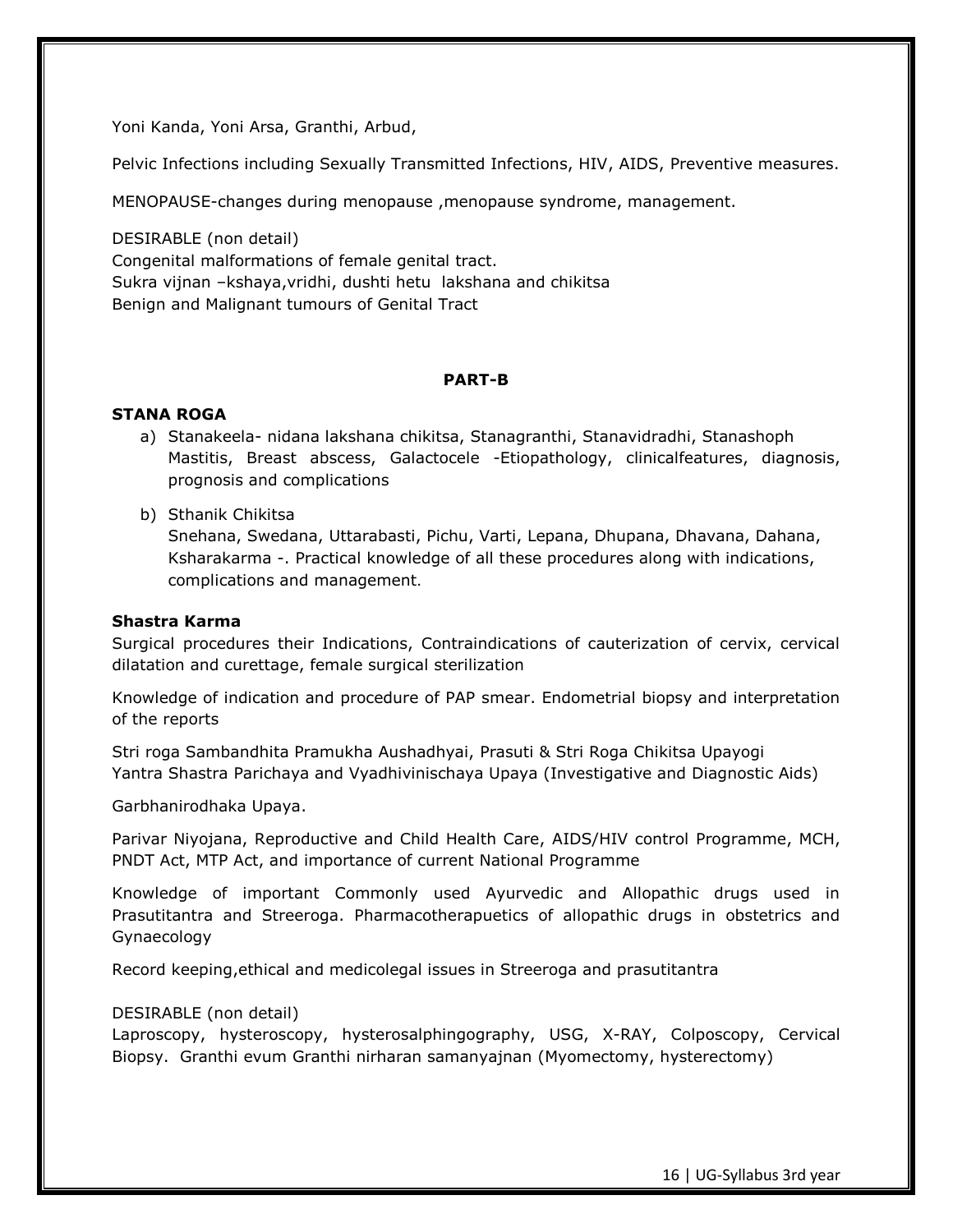### **CLINICAL TRAINING-OBSTETRIC SKILLS**

To perform independently

- 1. History taking and examination of antenatal and gynaecological cases
- 2. Diagnosis of Pregnancy, assessing of gestational period, to diagnose onset of labour
- 3. To monitor labour progress, able to plot Partogram
- 4. Observation of 10 labours
- 5. To diagnose abnormalities of labour and decide about the referral of the patient
- 6. Able to provide first aid for obstetric emergencies
- 7. Recognition of post partum complications
- 8. Councelling and promoting of breast feeding
- 9. Record 5 antenatal cases, 5 intrapatum and 5 post partum cases

To observe/assist-D&C, D&E, Caesarean section, Repair operations, Resuscitation of new born.

**GYNAECOLOGICAL SKILLS** -To perform independently

1.History taking and examination of gynaecological cases

- 2.Recording 10 gynaecological cases, 5 gynaecological procedures
- 3.Taking vaginal smear, high vaginal swab
- 4.Practical knowledge of sthanika chikitsa
- 5.Observation and practical knowledge of minor gynaecological procedures
- 6.Observation of Surgical procedures
- 7.Identification, uses., Demonstration of surgical instruments

8. Observation of Method of sterilization, MTP, Surgical procedures Hystrectomy, Oopherctomy

# **DISTRIBUTION OF PRACTICAL MARKS**

1.Case taking-2cases –one Gynec,one obstetric- 30marks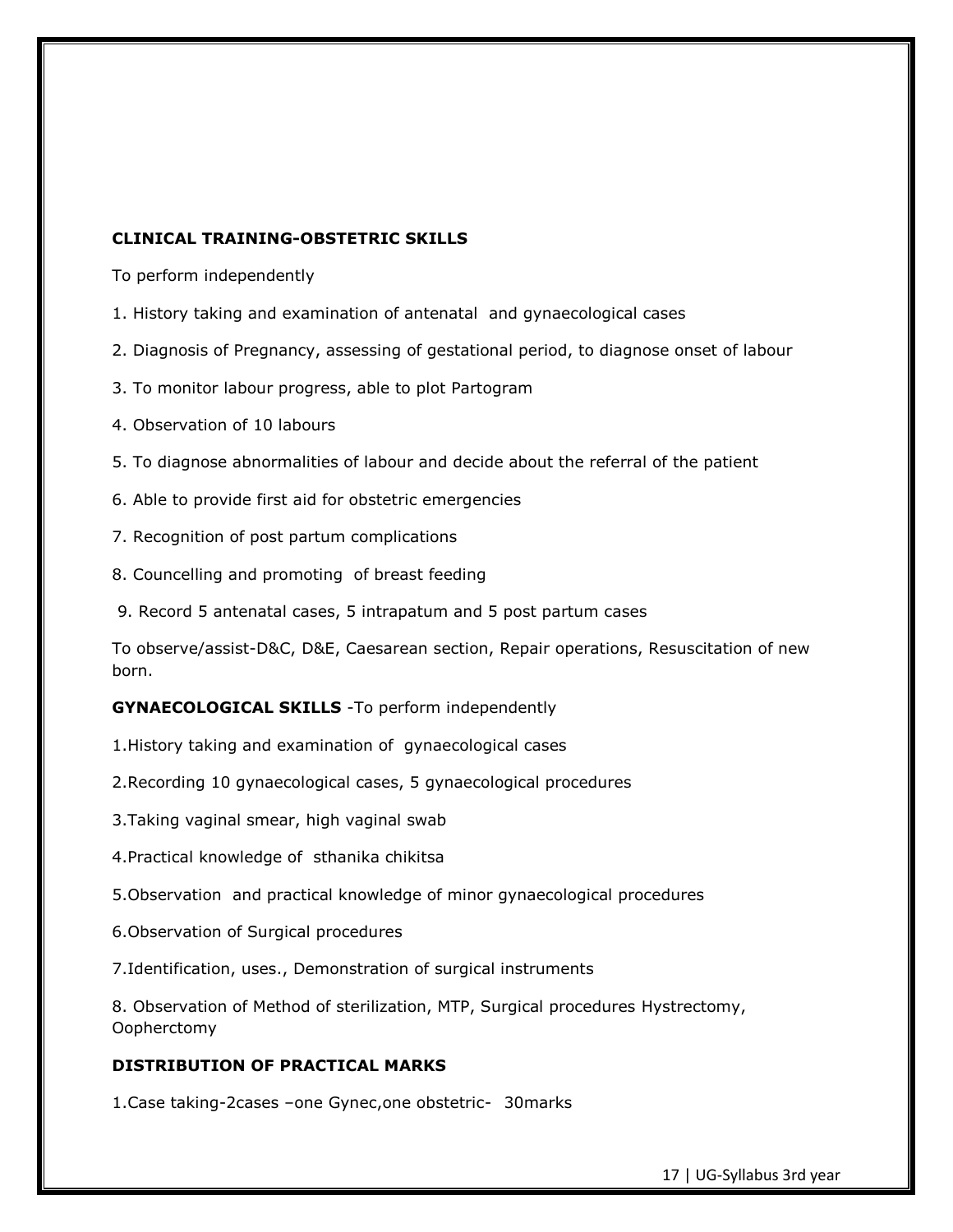2.Instruments ,Drugs, &Models- 20 marks 3.General Viva- 1988 and 1988 and 1988 and 1988 and 1988 and 1988 and 1988 and 1988 and 1988 and 198 4.Record -2-(one Prasuti, one streerog)- 10 marks **Total 100 marks**

# **3.4. Kaumarbhritya (Ayurvedic Pediatrics)**

**Theory One Paper – 100 Marks Practical Viva Voce - 50 Marks**

**Paper I 100 Marks** 

# **Kaumarbhritya Parichaya Evum Balaka Paricharya (Introduction to Ayurvedic Pediatrics and Child Care)**

**Part A 50 Marks**

- 1. General introduction and scope of Kaumarbhritya (Ayurvedic Pediatrics), Definitions and terminologies used in Kaumarbhritya.
- 2. Scientific contribution of Kashyapa Samhita in Kaumarbhritya.
- 3. Vayobheda (Classification of age): Garbha, Bala, Kumara; Kshirada, Kshirannada & Annada etc. and modern classification of childhood period.
- 4. Prana Pratyagamanam (Neonatal Resuscitation): Methodology; complications and their management (Ayurvedic and modern view). Assessment of gestational age.
- 5. Navajata Shishu Paricharya (Neonatal Care): Care of the Jatmatra (Newly born child) and the Sadyojata, Care of the Samaya-purvajata Shishu (Preterm), Purnakalika Shishu (Full term), and Samaya-Paschatjata Shishu (Post term neonate), Nabhinala Chhedana (Cutting of umbilical cord), Complications of improper cutting of umbilical cord and its treatment, Rakshoghna Karma (Protective measures- Ayurvedic and modern view).
- 6. Navajata Shishu Parikshana (Examination of newborn): Ayu-Parikshana, Modern approach to Neonatal Examination
- 7. Navajat Shishu Poshana (infant feeding): Specific feeding schedule as per Ayurvedic texts and modern concept; Stanya-Sampat (Properties of normal breast milk) Stanyotpatti (Physiology of lactation), Stanya Sangathana (Composition of breast milk), Stanya Parikshana (Examination of breast milk), Stanya-Piyusha (Colostrum); Stanya-Pana-Vidhi (Techniques of breast feeding), Stanyakshaya-Stanyanasha (Inadequate production and absence of breast milk), Dhatri (wet nurse)- Stanyabhave dugdh Vyavastha (alternative feeding in the absence of breast milk), Various other milk feeding methods.
- 8. Stanyadosha (Vitiation of Breast milk), Stanya Shodhana (Purification of breast milk), Stanya Janana and Vardhanopakrama (Methods to enhance breast milk formation).
- 9. Garbha Vridhi Vikasa Krama: Samanya Parichaya (brief monthwise development of

18 | UG-Syllabus 3rd year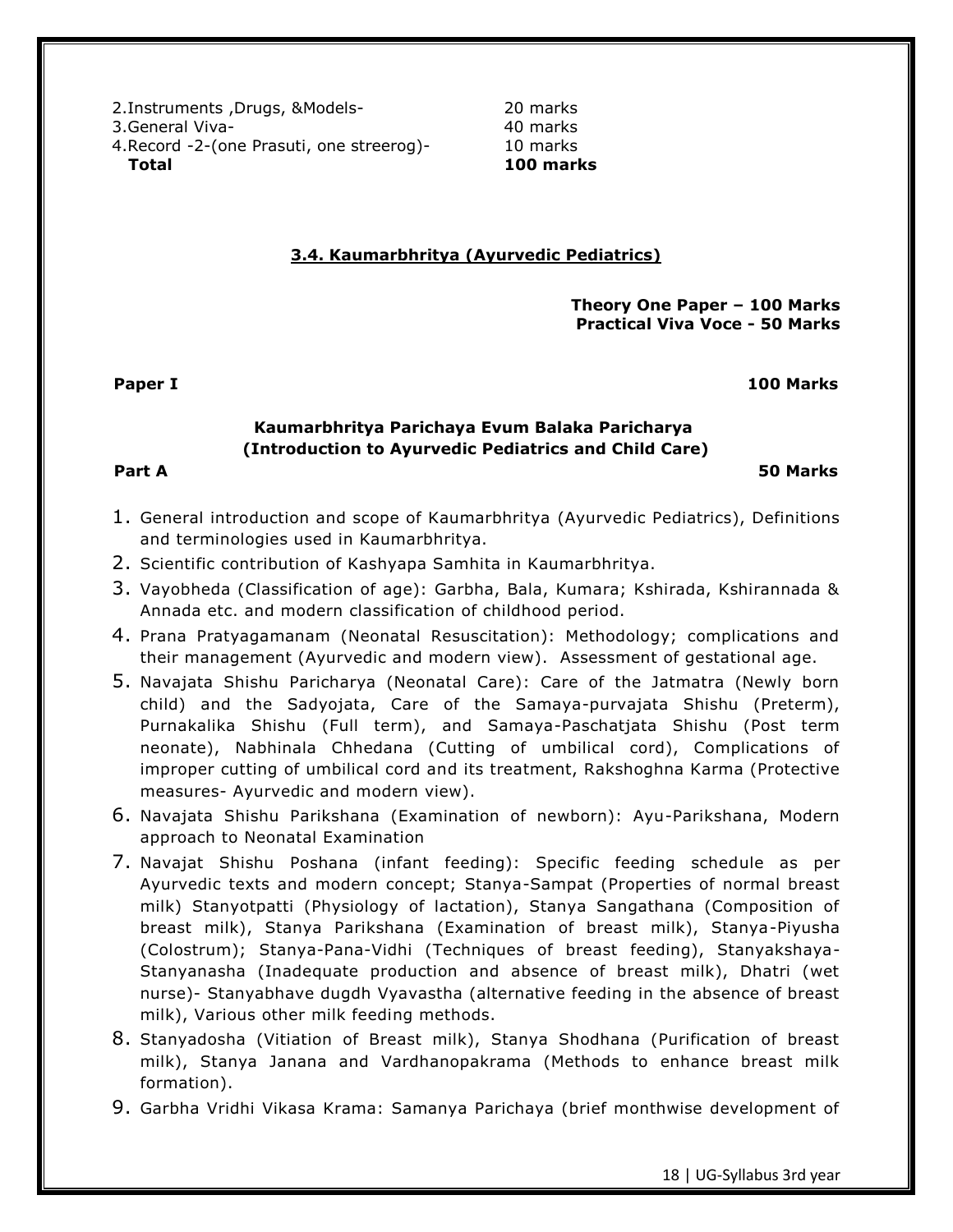fetus), Milestones of development during infancy and childhood including concepts of various Samskaras.

- 10. Poshana (Nutrition): Normal requirements of nutrients and common food sources.
- 11. Dantotpatti evum Danta Raksha Vidhi (Dentition and dental care): Danta-sampat (Characteristics of healthy teeth), Danta Nisheka evum Dantodbheda (Eruption of teeth), Dantodbhedjanya Vikara (Dentition disorders).
- 12. Vyadhikshamatva: General concepts of Bala (Immunity) and methods of Bala Vriddhi.
- 13. Prashan & Lehana: Indications, contra-indications, different drugs used in lehana
- 14. Knowledge of National Programs related to Child Health Care: Reproductive and Child Health (RCH) Program, Community Child Health Programs, Nutritional Programs, National Immunization Program and other programs incorporated by Govt. of India from time to time

# **Part B 50 Marks**

# **Samanya Chikitsa Siddhanta and Balaroga (General Principles of Treatment and Management of Pediatric Disorders)**

- 1. Bala Pariksha-vidhi Evam Shishu Vedana Parigyan (Examination of sick child and Diagnostic methods-Ayurvedic and modern). Samanya Chikitsa Siddhanta (General principles of treatment in children).
- 2. General Aushadhl Matra Nirdharana for Ayurvedic and modern drugs preparations (drug doses according to age, weight and drug contents)
- 3. Specific therapeutic panchakarma procedures in children with special emphases on snehan, swedan and basti.
- 4. Prasava Kaleena Abhighata (Birth injuries): Shwasavrodha (Asphyxia neonatorum), Ulvaka, Upashirshaka (Caput Succidanum and Cephalohaematoma), Facial Paralysis, Erb's Paralysis, Bhagna (fractures).
- 5. Brief description of Sahajavyadhi (Congenital disorders): Sahaja Hridaya Vikara (Congenital Cardiac Disorders) Jalashirshaka (Hydrocephalus), Khandaoushtha (cleft lip), Khanda-Talu (cleft palate) Sanniruddha Guda (Anal stricture / imperforated anus), Pada Vikriti (Talipes equanovarus and valgus), Spina bifida, Meningocele, Meningomyelocele.
- 6. Brief knowledge of genetic disorders): Down syndrome, Turner Syndrome, Muscular dystrophy, Sickle-Cell Anemia, Thalassaemia, Sahaja Madhumeha (Juvenile diabetes).
- 7. Prasavottara Vyadhi (Neonatal disorders): Navajata Kamala (Neonatal Jaundice), Navajata Netrabhishyanda (Neonatal conjunctivitis), Nabhiroga (Umbilical disorders), Navajatshishu-raktavishmayata (Neonatal Septicemia)
- 8. Dushta Stanyapanajanya Vyadhi (Disorders due to Vitiated Milk): Lactose intolerance, Kshiralasaka, Kukunaka, Ahiputana (Napkin Rashes)
- 9. Kuposhanajanya Vyadhi (Nutritional disorders): Karshya, Phakka, Balashosha and Parigarbhika (Protein Energy Malnutrition), Vitamin and Micro-nutrient deficiency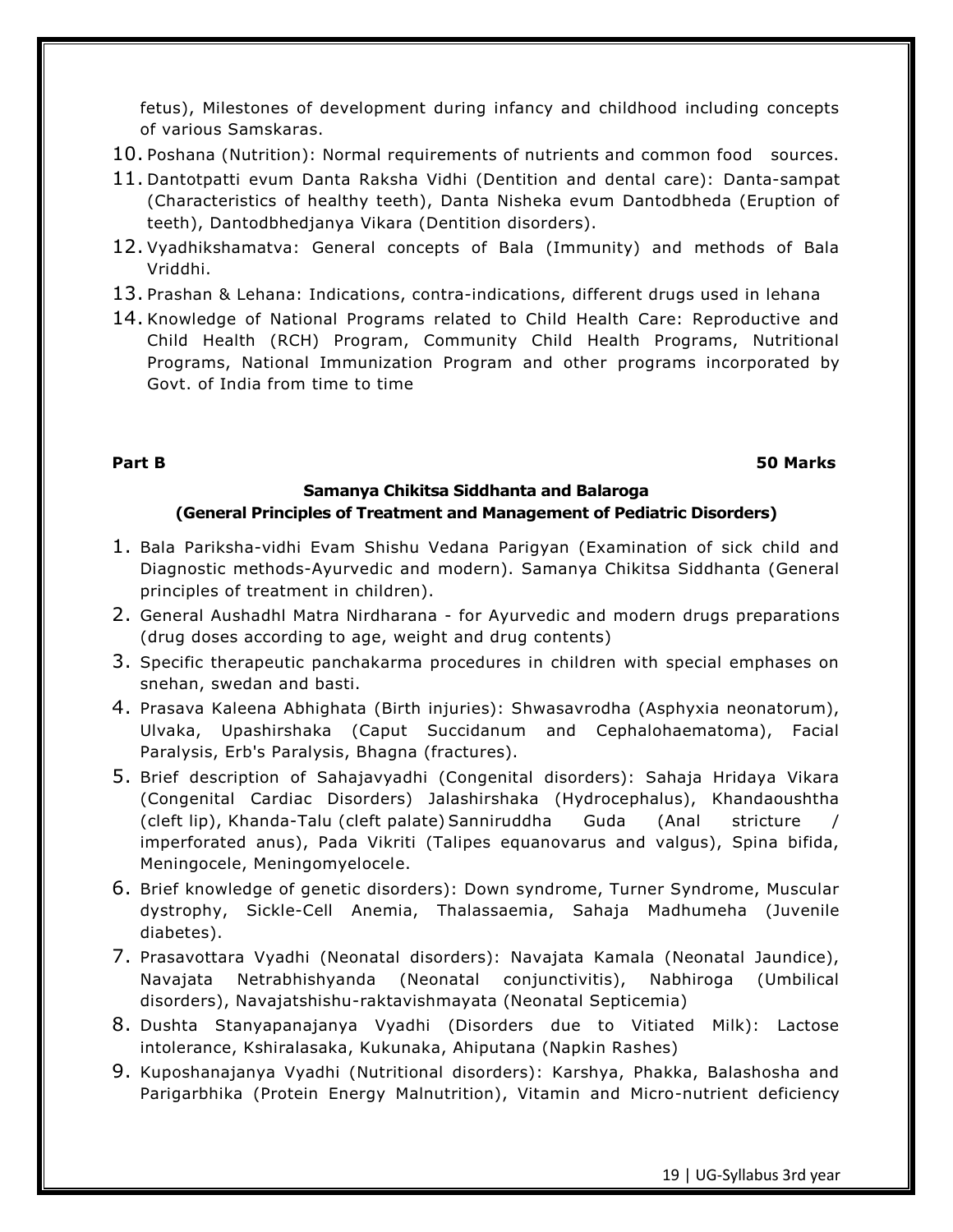disorders, Hyper-vitaminosis, failure to thrive.

- 10. Aupasargika Vyadhi (Infectious Diseases): Karnamula Shotha (Mumps), Romantika (Measles), Rubella, Masurika (Chicken Pox), Rohini (Diphtheria), Kukkura-Kasa (Whooping Cough), Dhanurvata (Tetanus), Krimiroga (Worm Infestations), Antrika Jwara (Typhoid), Mastisakavarnashotha (Meningitis), AIDS, Dengue, Malaria, Rajayakshma (Tuberculosis), Jivanujanya Yakrit Shotha (Hepatitis)
- 1. Srotas Vikara:
	- a) Pranavaha Srotas: Pratishyaya (common cold), Kasa (Cough), Shwasa (Respiratory distress syndrome), Tamaka Shwasa (Bronchial Asthma), Utphuliika, Swasanaka Jwara (Pneumonia/Pneumonitis,Bronchiolitis), Gala shotha (Pharyngitis, Laryngitis), Talukantaka(Tonsillitis)
	- b) Annavaha\_ Srotas: Ajirna (Indigestion), Atisara (Diarrhoea), Chhardi (Vomiting), Vibandha (Constipation), Mukhapaka (Stomatitis), Gudapaka (Proctitis), Parikartika (Anal fissure), Udarshula (Infantile Colic), Pravahika (Dysentry), Gudabhransa (Rectal Prolapse). Ama and its disorders like Ama vata jwara (Rheumatic fever).
	- c) Rasavaha Srotas: Jwara (Fever), Pandu (Anemia), Mridbhakshanajanya Pandu (Anemia associated with clay eating/Pica).
	- d) Raktavaha Srotas: Kamala (Jaundice), Raktapitta (Haemorrhagic disorders), Yakritodara (Hepatomegaly).and Pieehodara (Spleenomegaly)
	- e) Mamsa-Medovaha Srotas: Apachi (Lymphadenitis), Galaganda (Goitre), Gandamala (Cervical Lymphadenopathy).
	- f) Mutravaha Srotas: Shopha in Vrikka (Glomerulonephritis and Nephrotic syndrome)
- 2. Anya Bala Vikara (Miscellaneous Pediatric Disorders), Apasmara (Epilepsy), Akshepa (Convulsions), Nirudhaprakasha (Phimosis), Cerebral palsy.
- 3. Behavioral Disorders of Children, their management and counseling: Breath holding spell, Shayyamutra (Bed wetting), Pica, Unmada, Autism, ADHD (Attention Deficit and Hyperactive Disorders), Jadatwa (Mental retardation).
- 4. Pran raksha vidhi (Life saving measures in children): Principles of management of Shock and Anaphylaxis, Poisoning, Foreign body in respiratory tract, Status epilepticus, Hemorrhage, Acute Renal Failure, Febrile Convulsion, Status Asthmaticus, Fluid and Electrolyte Management.
- 5. Balagraha: General description, classification, clinical features and management.

# **PRACTICAL**

# **Content of Practical / demonstration**

- 1. Clinical training of above mentioned disorders of children.
- 2. Exposure to
	- a) Navajata Shishu Paricharya (Care of the newborn)
	- b) Pranapratyagamana Vidhi (Resuscitation procedure of new born)
	- c) Vaccination
	- d) Panchakarma Vidhi (Panchakarma procedures) especially Snehan, Swedana, Basti.
- 3. Knowledge of various equipments such as phototherapy unit, overhead radiant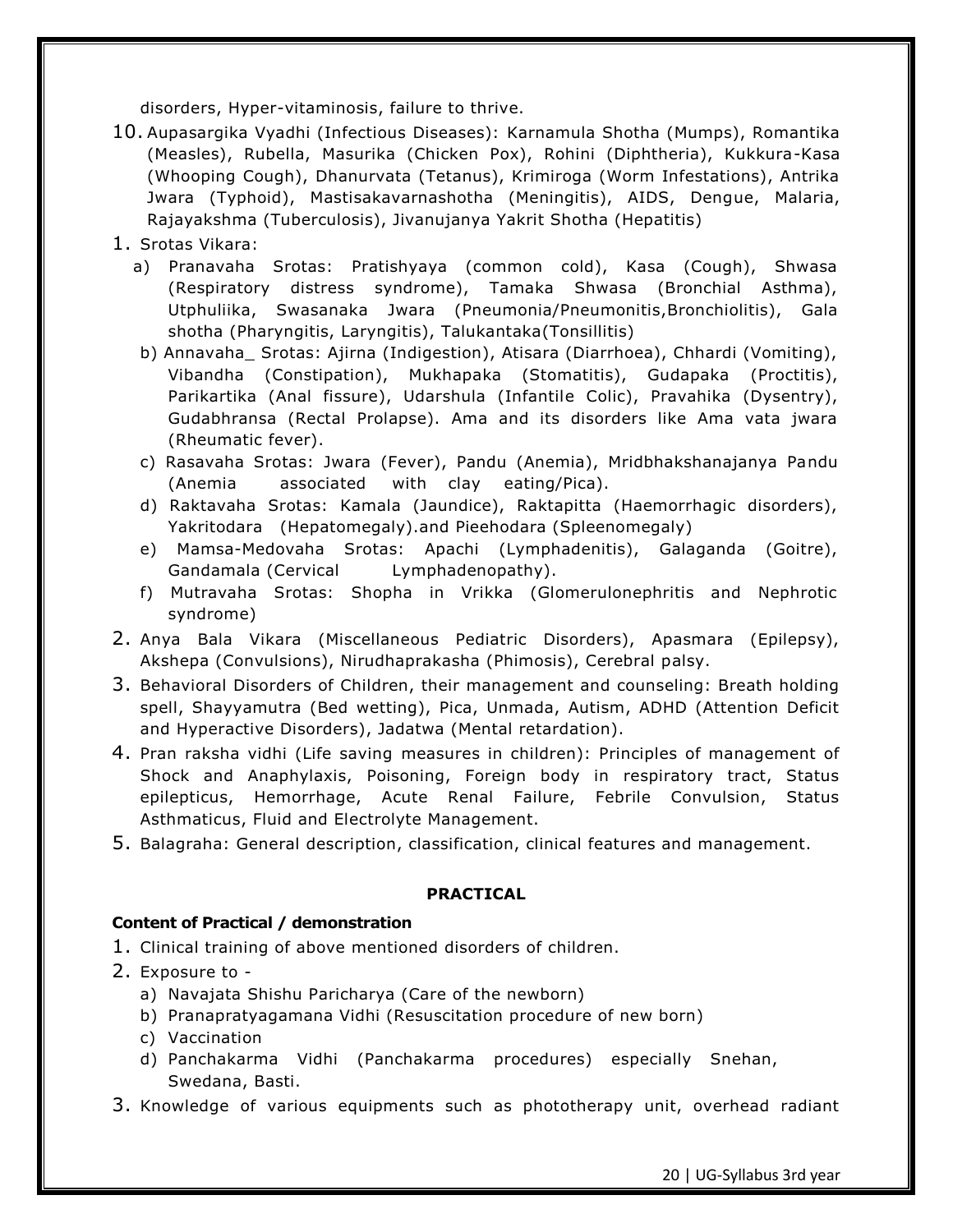warmer, resuscitation equipments, Panchakarma equipments and their application

- 4. Knowledge of IV fluid administration, blood sampling
- 5. Anthropometry measurements and their interpretation
- 6. Various Ayurvedic & modern Procedures and investigations in pediatric practice

# **Distribution of Marks**

| Total                                                                        | 50 Marks |
|------------------------------------------------------------------------------|----------|
| Viva – voce                                                                  | 15 Marks |
| Spotting                                                                     | 05 Marks |
| <b>Patient Examination</b>                                                   | 20 Marks |
| Clinical work: Pediatric and neonatal case records [1.0 case sheets of each] | 10 Marks |

# **Reference Books**

- 1. Kashyapa Samhita Complete Hindi translation by Satyapal Vidhyalankara English translation by Prof. Premvati Tiwari
- 2. Principles & practice of Pediatrics in Ayurveda: Dr. CHS Shastry
- 3. Child Health Care in Ayurveda: Prof. Abhimanyu Kumar
- 4. Ayurvedic Concepts of human Embryology: Prof. Abhimanyu Kumar
- 5. Kaumarbhritya by Prof. D.N. Mishra
- 6. Kaumarbhritya Ke Antargata Balgraho Ka Kramika Evam Vaigyanika Adhyana by Prof. Chanchal Sharma
- 7. Notes on Kaumarbhritya-by Dr. Dinesh K S
- 8. Pran Pratyagannanann-by Dr. B.M. Singh
- 9. Ayurveda Dwara Matra Evam Shishu Paricharya by Dr. KS Patel,V.K.Kori & Raigopal
- 10. Kaumarbhritya related references from Charaka Samhita, Sushruta Samhita Vagbhata etc.
- 11. Clinical Methods in Paediatrics by Meharban Singh
- 12. Pediatrics Emergencies by Meharban Singh
- 13. Essential Pediatrics 0,P. Ghai
- 14. Text Book of Pediatrics Nelson
- 15. Care of New Born by Meharban Singh
- 16. Panchakarma in Pediatrics Dr. Yogita Srivas